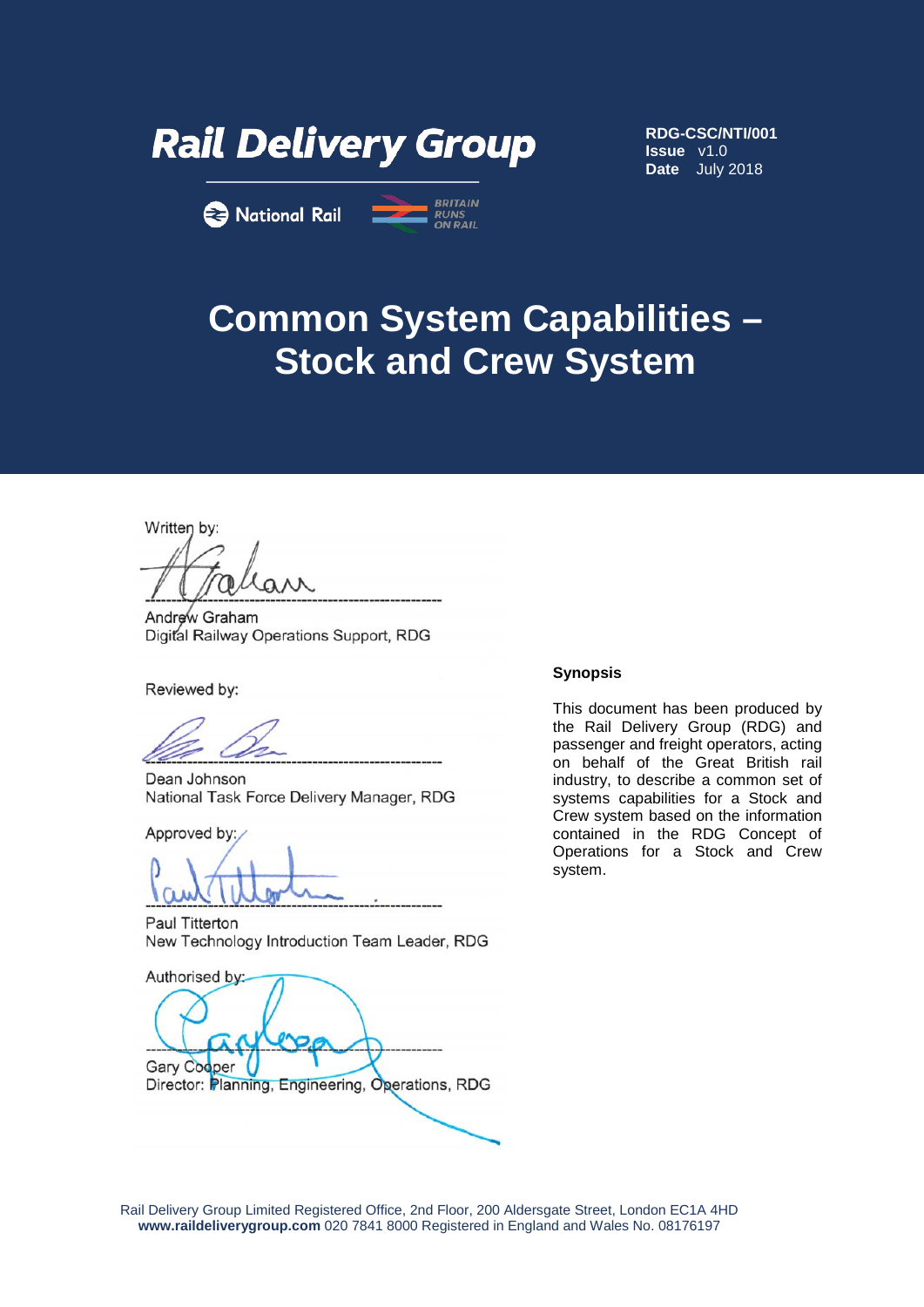## **Issue record**

| Llssue\ | <b>Date</b> | <b>Comments</b>                 |
|---------|-------------|---------------------------------|
| 0.1     | May 2018    | First draft for external review |
| 1.0     | July 2018   | First industry release          |

## **Acknowledgements**

The Rail Delivery Group (RDG) gratefully acknowledge the joint work of the following people in the creation of this issue of the Stock and Crew Common System Capabilities document:

| <b>Name</b>            | <b>Organisation</b>                 |
|------------------------|-------------------------------------|
| Paul Titterton         | Rail Delivery Group                 |
| Andrew Graham          | Rail Delivery Group                 |
| Dean Johnson           | Rail Delivery Group                 |
| <b>Bruce Graham</b>    | Arriva Rail London                  |
| Niall Le Mage          | Department for Transport            |
| Sam Lawson             | <b>Digital Railway</b>              |
| <b>Richard Bye</b>     | <b>Digital Railway</b>              |
| <b>Nick Thorley</b>    | Digital Railway, Traffic Management |
| Susie Jinks            | Digital Railway, Traffic Management |
| Dan Sutton             | <b>First Group</b>                  |
| Stephen Poole          | Freight                             |
| <b>Adam Fitton</b>     | Go-Ahead Group                      |
| <b>Andrew Spratley</b> | Govia Thameslink Railway            |
| <b>Denise Watkins</b>  | Hitachi                             |
| Kathryn Montgomery     | HS <sub>2</sub>                     |
| Jonathan Harris        | <b>LNER</b>                         |
| <b>Steve Brown</b>     | <b>MTR</b>                          |
| <b>Mike Christelow</b> | Network Rail, LINX                  |
| <b>Will Deakin</b>     | Network Rail, LINX                  |
| Hassan Khalil          | <b>RSSB</b>                         |
| <b>Justin Willett</b>  | <b>RSSB</b>                         |
| Dave Fidal             | <b>Thales</b>                       |
| <b>Steve Atkinson</b>  | Tracsis                             |
| Mike Stallybrass       | <b>Trapeze Group Rail</b>           |
| <b>Rich Taylor</b>     | Virgin Trains West Coast            |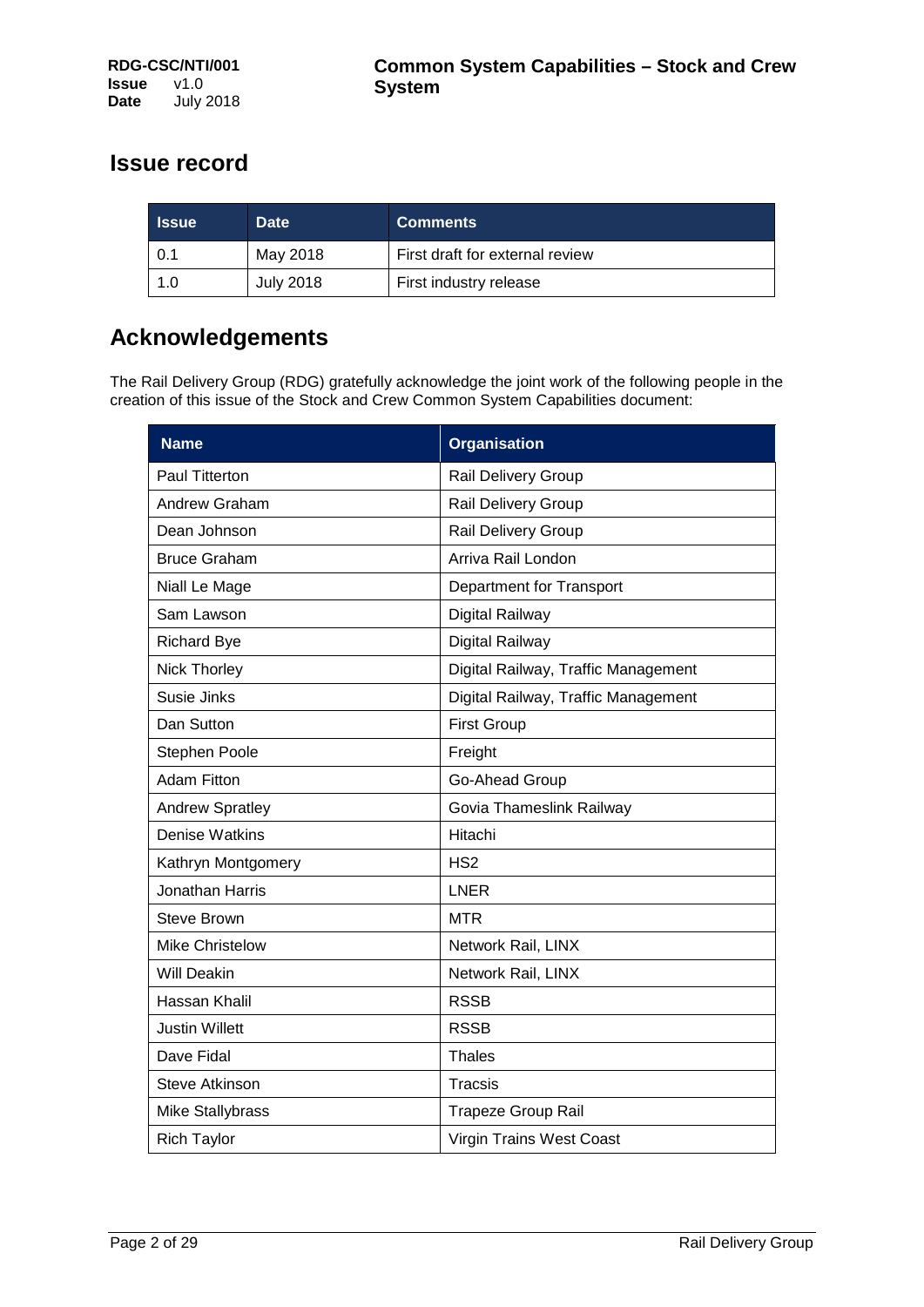## **Contents**

| 1              |  |
|----------------|--|
| 1.1            |  |
| 1.2            |  |
| <b>PART B:</b> |  |
| $\mathbf{2}$   |  |
| 2.1            |  |
| 2.2            |  |
| 3              |  |
| 3.1            |  |
| 4              |  |
| 4.1            |  |
| 4.2            |  |
| 4.3            |  |
| 4.4            |  |
| 4.5            |  |
| 4.6            |  |
|                |  |
| 5              |  |
| 5.1            |  |
| 5.2            |  |
| 5.3            |  |
|                |  |
| 6              |  |
| 6.1            |  |
| 6.2            |  |
| 7              |  |
| 7.1            |  |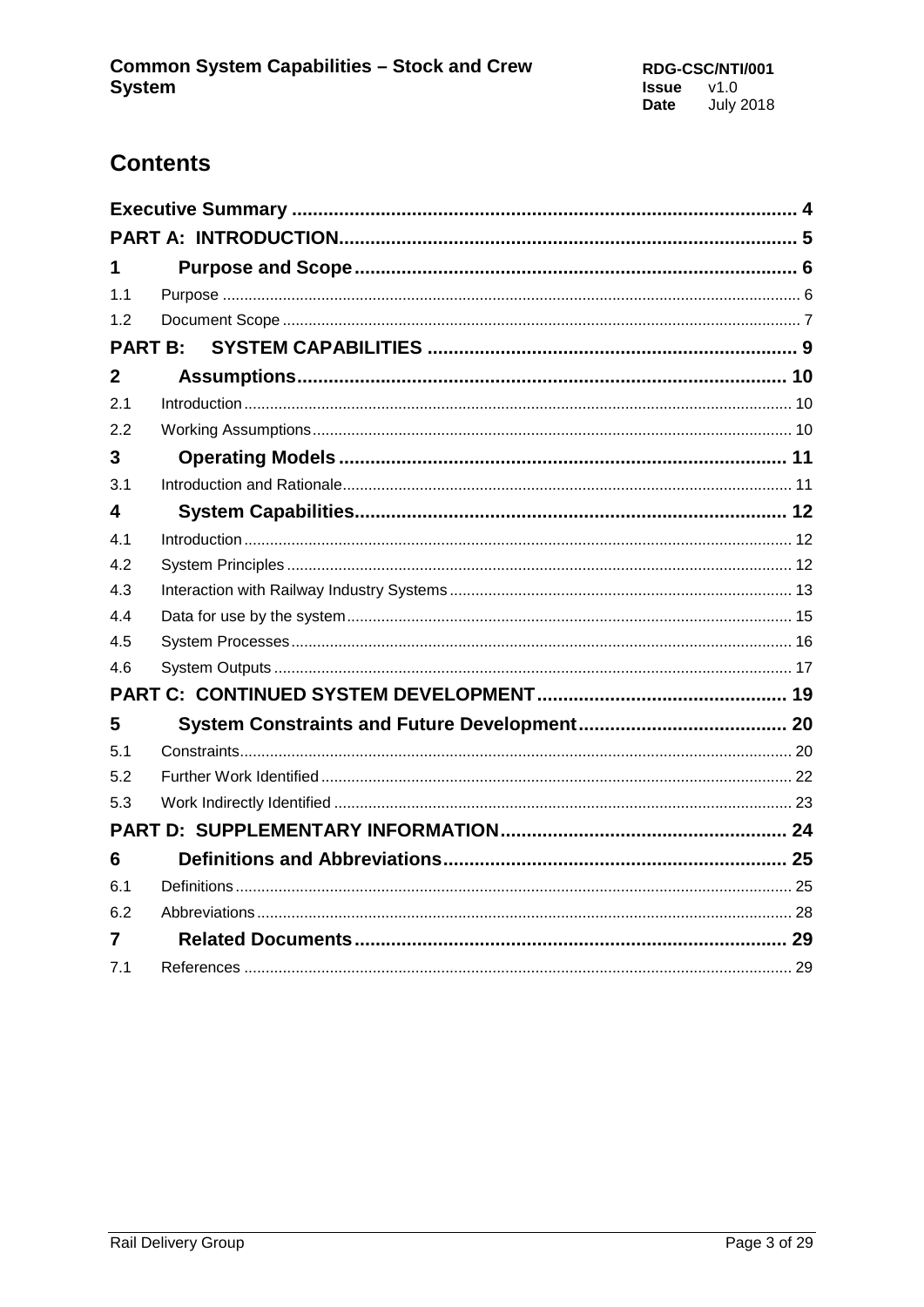## <span id="page-3-0"></span>**Executive Summary**

This document defines levels of essentiality of different Stock and Crew system capabilities identified in the published RDG Concept of Operations [RD10].

The Concept of Operations provided a high-level description of a Stock and Crew system capable of interacting with other systems, such as Traffic Management. It explained how the system may be used, established how the railway may operate in the future and what the industry wants and needs could be in that environment.

This document qualifies each of the Concept of Operation's clauses with a level of essentiality only and does not introduce or remove any of the concepts previously written.

Each of the capabilities were assessed during a workshop held at the Rail Delivery Group, with representation from Passenger Train Operating Companies, Freight Operating Companies, Digital Railway, Network Rail, the Department for Transport and potential system suppliers, as nominated by the Rail Industry Association. This document defines whether a capability is a: 'short-term must have', 'long-term must have', 'nice to have' or 'long term aspiration' – see Part B.

The perceived cost of Stock and Crew systems (including Research and Development work), the lack of Traffic Management and the length of some RUs' franchises has meant that it has been difficult to generate a business case for a Stock and Crew system and hence there has been limited development.

This document, along with the Concept of Operations aims to promote and advance the development and deployment of Stock and Crew systems. This is achieved by providing an industry agreed description of the system and how it may be used, establishing how the railway may operate in the future and what the industry wants and needs are in that environment. This gives direction to prospective suppliers at an early stage, who can develop towards and innovate the system described herein. This initial development could ease procurement for RUs or encourage RUs to invest in a system. could also be used by RUs to begin tailoring potential systems towards their specific business needs.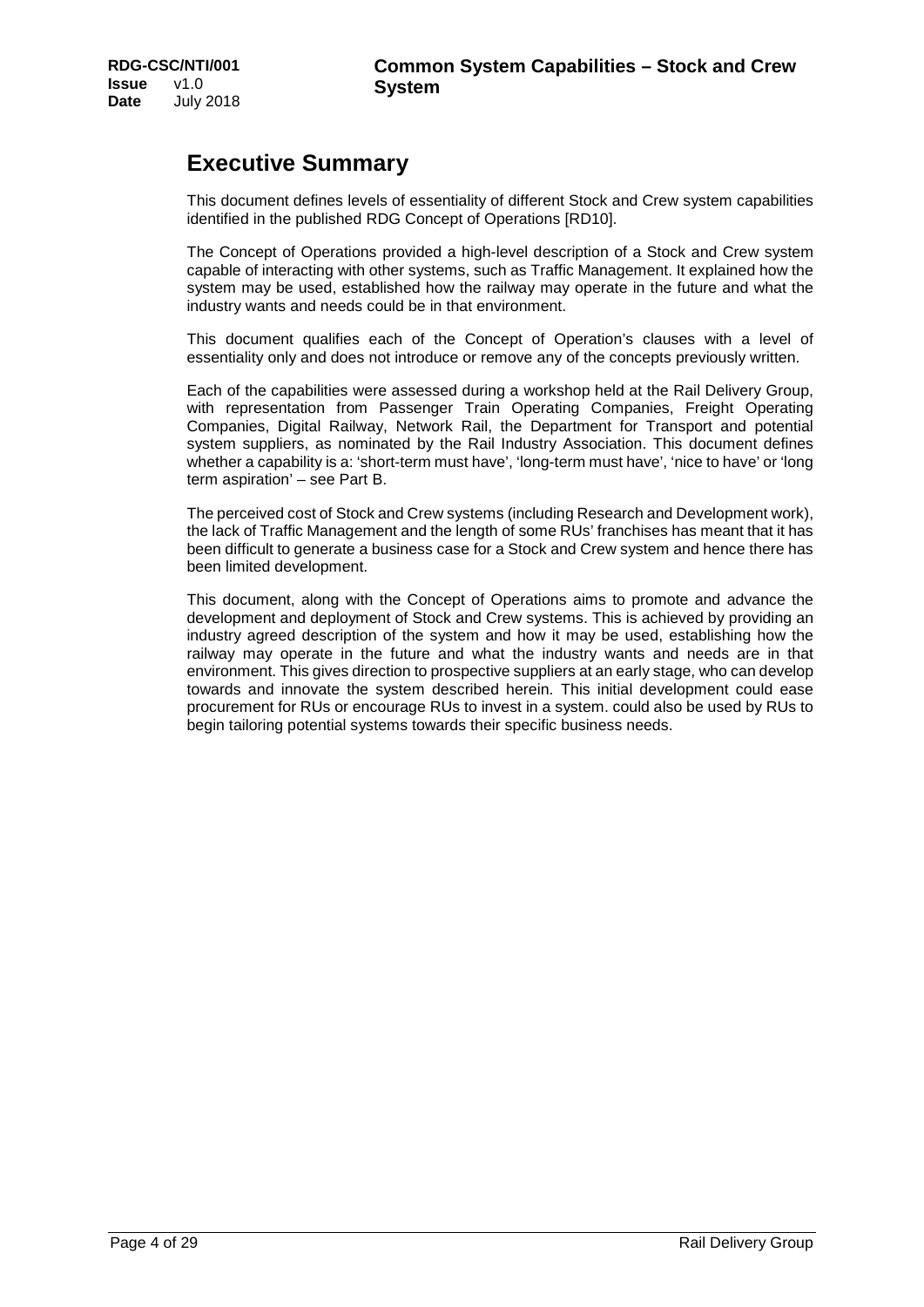## <span id="page-4-0"></span>**PART A: INTRODUCTION**







Rail Delivery Group **Page 5 of 29**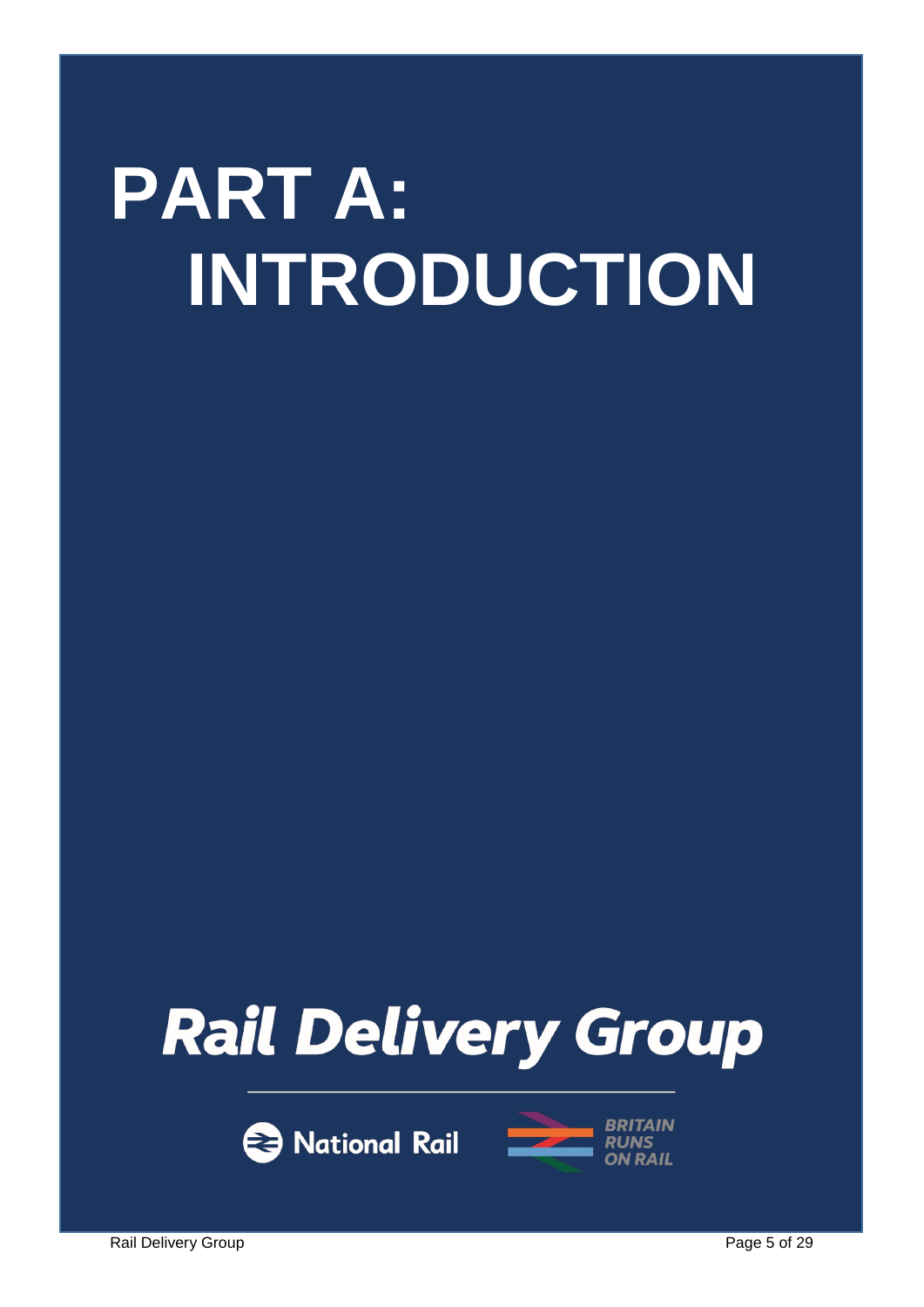## <span id="page-5-0"></span>**1 Purpose and Scope**

#### <span id="page-5-1"></span>**1.1 Purpose**

The Stock and Crew system proposed in the previously published Concept of Operations [RD10] aims to bring benefits to the industry by:

- − improving day-to-day operations,
- improving recovery time from disruption.
- improving the customer experience,
- − digitising some current practices, procedures and communications,
- − providing connectivity to, and interaction with, wider industry systems including DARWIN and Traffic Management systems.
- − creating greater ties between information held in various Railway Undertakings (RU) systems and a single version and source of the truth.

Train and freight operating companies today have differing control and train planning systems for stock and traincrew management. There are also many and varied systems and procedures in use, ranging from pen and paper and verbal communications to digitised systems. Where digital systems are used, they are not fully connected to others so when changes are made to planned stock and/or crew allocations, information is communicated verbally or via email or fax. This leads to additional disruption when re-planning train services.

Resources are not always together in one location and can be based across multiple sites around the country; staff can be on different roster patterns, terms and conditions etc., train vehicles can have varied fuelling and maintenance requirements. These make communications and changes challenging.

The crew systems themselves can include multiple resources, for example; drivers, train managers/guards, caterers, cleaners, on-board supervisors etc.

During times of perturbation, the fast and continually changing demands of command and control can often lead to operators being unable to maintain service expectations. Whilst in the main, this is managed well, perturbations present additional challenges to those involved in keeping track of alterations to the crew, stock and the service. The greater the perturbation the more likely that the plans will be suboptimal.

Prior to this RDG led project, there have previously been several workstreams that have proposed Stock and Crew system requirements, however these had not been collated and agreed across the industry as the required outputs of a Stock and Crew system. RDG have collated the historic wants and needs into a single document and have held workshops with industry to validate these. The outputs of these have informed: the Digital Railway Early Contractor Involvement workstream and the RDG Concept of Operations – the latter being the parent document to this one.

This document defines levels of essentiality of different Stock and Crew system capabilities identified in the published RDG Concept of Operations [RD10]. Each of the capabilities were assessed during a workshop held at the Rail Delivery Group, with representation from Passenger Train Operating Companies, Freight Operating Companies, Digital Railway, Network Rail, the Department for Transport and potential system suppliers, as nominated by the Rail Industry Association. This document defines whether a capability is a: 'short-term must have', 'long-term must have', 'nice to have' or 'long term aspiration'.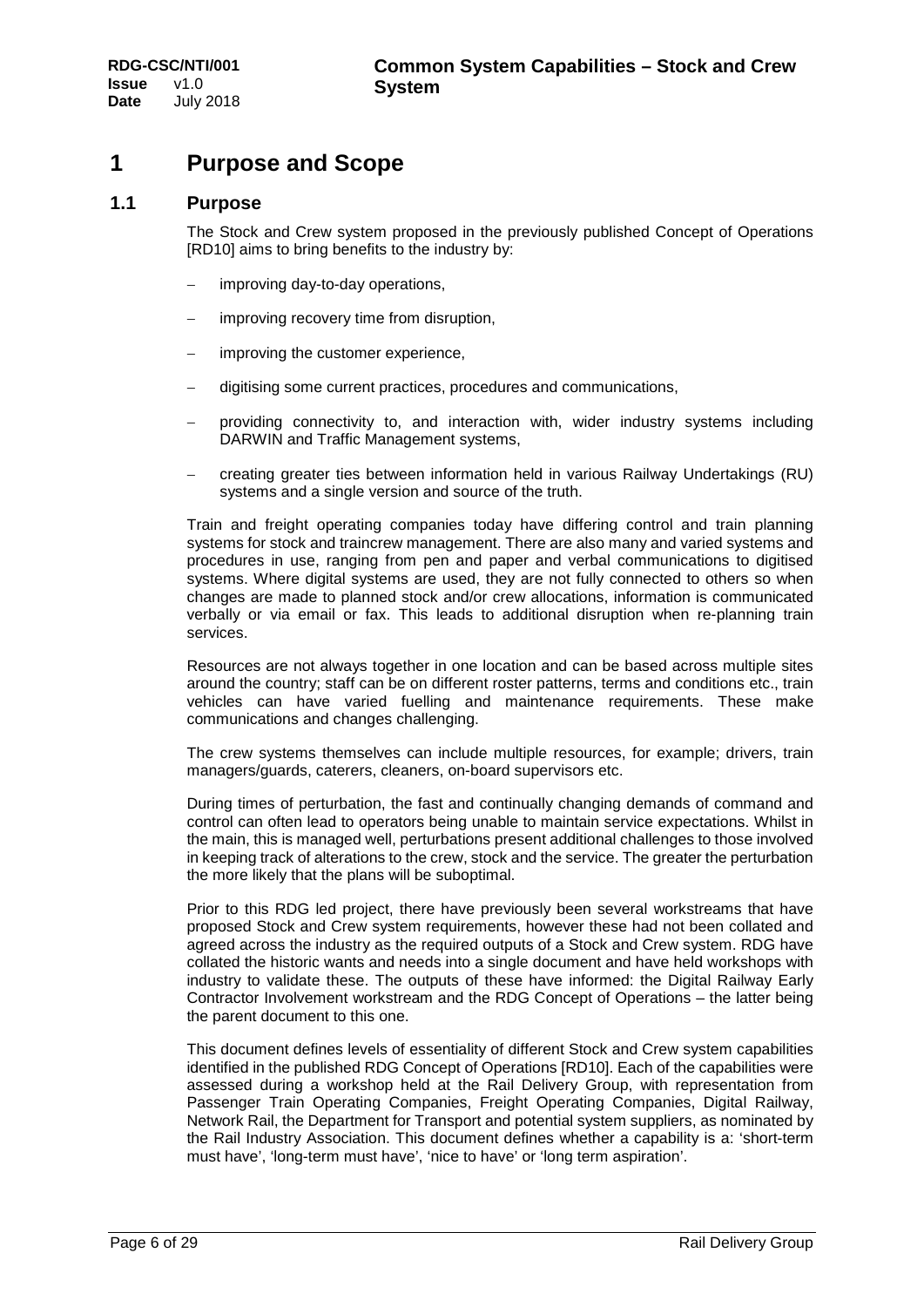The perceived cost of Stock and Crew systems (including Research and Development work), the lack of Traffic Management and the length of some RUs' franchises has meant that it has been difficult to generate a business case for a Stock and Crew system and hence there has been limited development. This document, along with the Concept of Operations aims to promote and advance the development and deployment of Stock and Crew systems.

The Concept of Operations provides a high-level description of a Stock and Crew system which intends to meet the aims above. It provides an industry agreed description of the system and how it may be used, establishing how the railway may operate in the future and what the industry wants and needs are in that environment. This gives direction to prospective suppliers at an early stage, who can develop towards and innovate the system described herein. This initial development could ease procurement for RUs or encourage RUs to invest in a system and could also be used by RUs to begin tailoring potential systems towards their specific business needs.

The clauses from the Concept of Operation do not attempt to provide solutions or specify system, operational or technical requirements. It has been written to follow the Digital Railway Concept of Operations Strategy [\[RD1\],](#page-28-2) so describes a green field, utopian operating environment and is intended to be technology and supplier agnostic.

#### <span id="page-6-0"></span>**1.2 Document Scope**

The Concept of Operations provided a high-level description of a Stock and Crew system capable of interacting with other systems, such as Traffic Management. It explained how the system may be used, established how the railway may operate in the future and what the industry wants and needs could be in that environment. This document qualifies each of the Concept of Operation's clauses with a level of essentiality only and does not introduce or remove any of the concepts previously written. As such, the assumptions and operating modelled defined in the Concept of Operations are repeated, for completeness.

A Stock and Crew system could extend beyond a RU Control system, encompassing other business functions such as Train Planning and Resourcing – as such the scope is expanded to include these.

Specific details and requirements are planned to be studied, formalised and agreed at later stages of development. This can include alterations that are required to systems beyond the Stock and Crew system. As such, the following is excluded from the scope of this document:

- a) The design of the working timetable,
- b) The definition of the algorithms used to determine advisory information,
- c) The design of automated setting of routes algorithms, including those algorithms used by Traffic Management systems,
- d) The format of data and the means of exchange between involved parties,
- e) The design of the Human Machine Interface (HMI),
- f) Details of the communications links used to provide information to and from operational systems and the Stock and Crew system,
- g) Details of how stock and crew data is communicated to and used by ETCS and DAS, including C-DAS,
- h) How an Incident Management System (IMS) interacts with a Stock and Crew system,
- i) The specific method by which staff communicate to crews,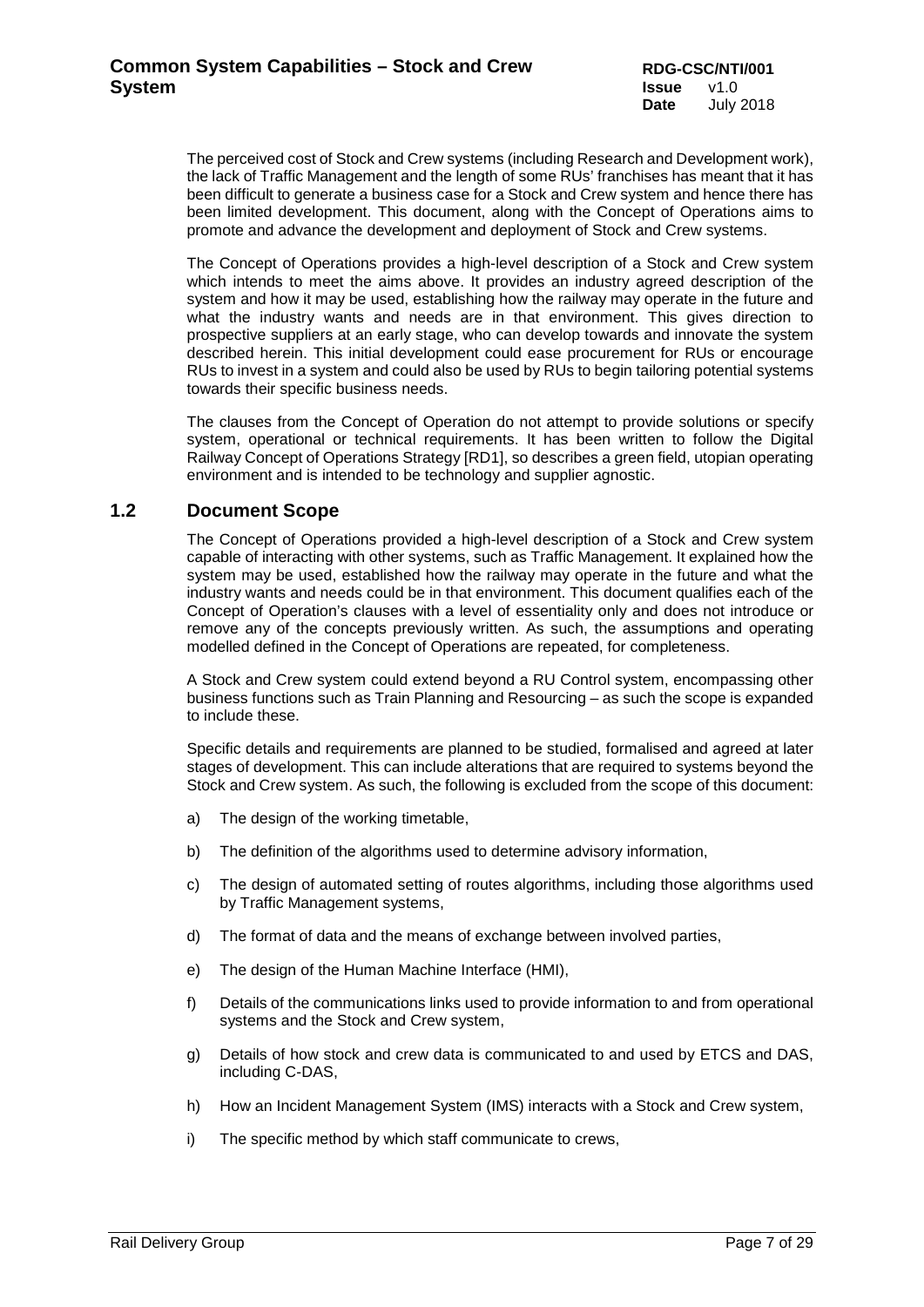j) Commercial arrangements between dutyholders associated with the implementation and operation of Stock and Crew systems. There are commercial issues associated with the implementation of Stock and Crew systems related to the allocation of benefits and costs between the different duty holders, but these are considered to be out of scope.

It is projected that an eventual utopian state will be a Stock and Crew system feeding data to Traffic Management systems that then use this in routing and conflict decisions and automated setting of routes. This could include prioritising a train at a junction as the crew have minimal time at the terminal station to start another service, for example. To achieve this utopian state, changes to Traffic Management algorithms would be required (out of scope for this concept) and should be considered as a separate piece of work once Stock and Crew systems become established and computing power advances.

This document and the Concept of Operations were written to take into account the conceptual operation of systems in 'Migration State 9' [\[RD6\],](#page-28-3) although assumes that the European Train Control System (ETCS), driver advisory systems (DAS) and Traffic Management do not cover all areas of the rail network and, as such, makes allowances for where these systems will not be operating.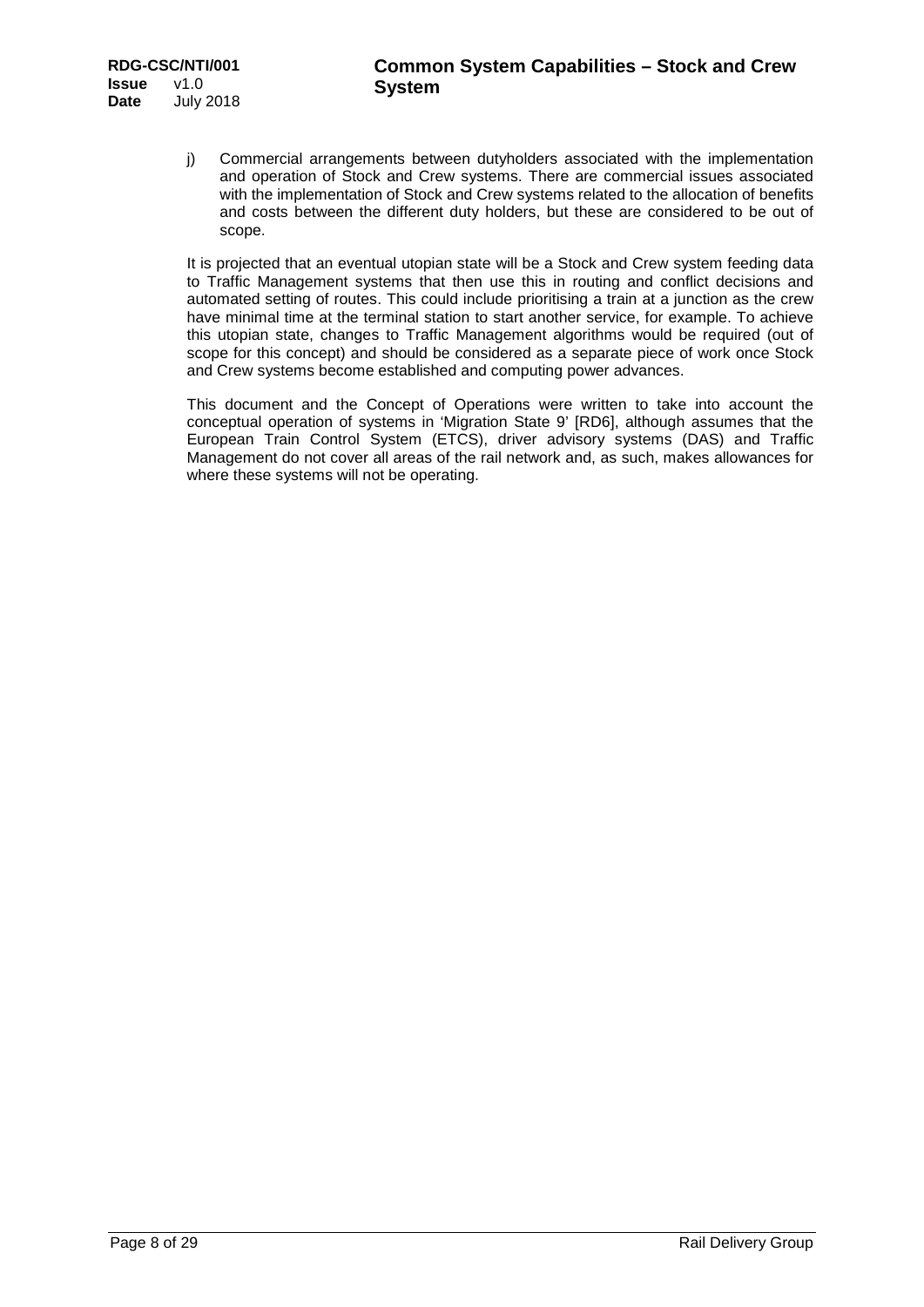# <span id="page-8-0"></span>**PART B: SYSTEM CAPABILITIES**

## **Rail Delivery Group**





Rail Delivery Group **Page 9 of 29**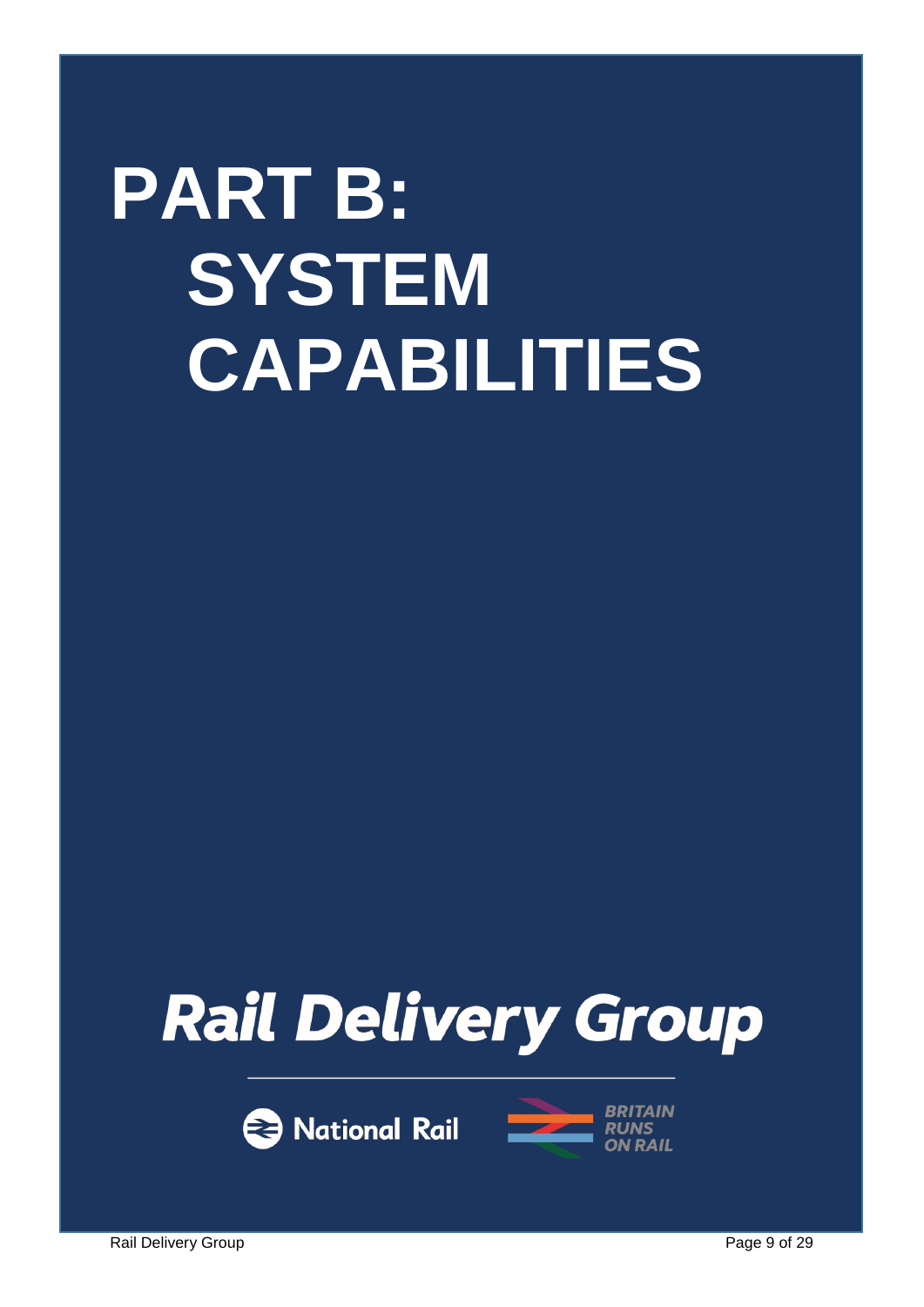## <span id="page-9-0"></span>**2 Assumptions**

#### <span id="page-9-1"></span>**2.1 Introduction**

The assumptions listed below document the context in which Stock and Crew systems operate and identifies other systems that interact with them. These points can cover processes that are assumed to be carried out by other systems or describe how other systems / the real world have / has been idealised to aid the construction of the concept. These remain the same as in the Concept of Operations.

#### <span id="page-9-2"></span>**2.2 Working Assumptions**

Information from all other systems can be accessed and are not stored in a closed, proprietary or write protected format.

Information transfer time between systems is minimal.

Current management of both stock and crew is similar to and follows the summary workflow presented in figure 1. It is assumed that there is a linear flow from the external IM timetabling system to RU planning to RU resourcing then to RU control, with appropriate feedback loops where required.

The Stock and Crew system is utilised across the RU's entire operating area, train crews and fleet.

Only one Stock and Crew system is used across the RU's business.

All information stored within the Stock and Crew system is accurate and up to date. When changes to agreed plans are made, the system is updated immediately.

Location, schedule and running information received by the Stock and Crew system is correct to a defined level of accuracy.

Some aspects of fleet maintenance are handled within External Fleet Management systems which could be a train manufacturer's system.

The Stock and Crew system is reliable, available and maintainable during periods of RU train operation. After implementation, the Stock and Crew system becomes the default methodology in control offices for delivering the train service.

Stock and Crew and Traffic Management systems can communicate with, and pass data between, each other.

Traffic Management systems have the capability to revise (with RU approval), and accept revised, schedules and alter the routing of trains its control area.

Traffic Management systems can interrogate stock and crew data when routing changes are made – this has a minimal time impact on the operational railway.

The method of communication to RU operational staff (including on-board train crew) is organised and managed by the RU.

The European Train Control System (ETCS), Traffic Management systems, Driver Advisory Systems (DAS) and Automatic Train Operation (ATO) are not fitted or available over the entirety of the RU's operating area.

All aspects of crew Terms and Conditions can be modelled and incorporated into the system to then be used in calculation of advisory information.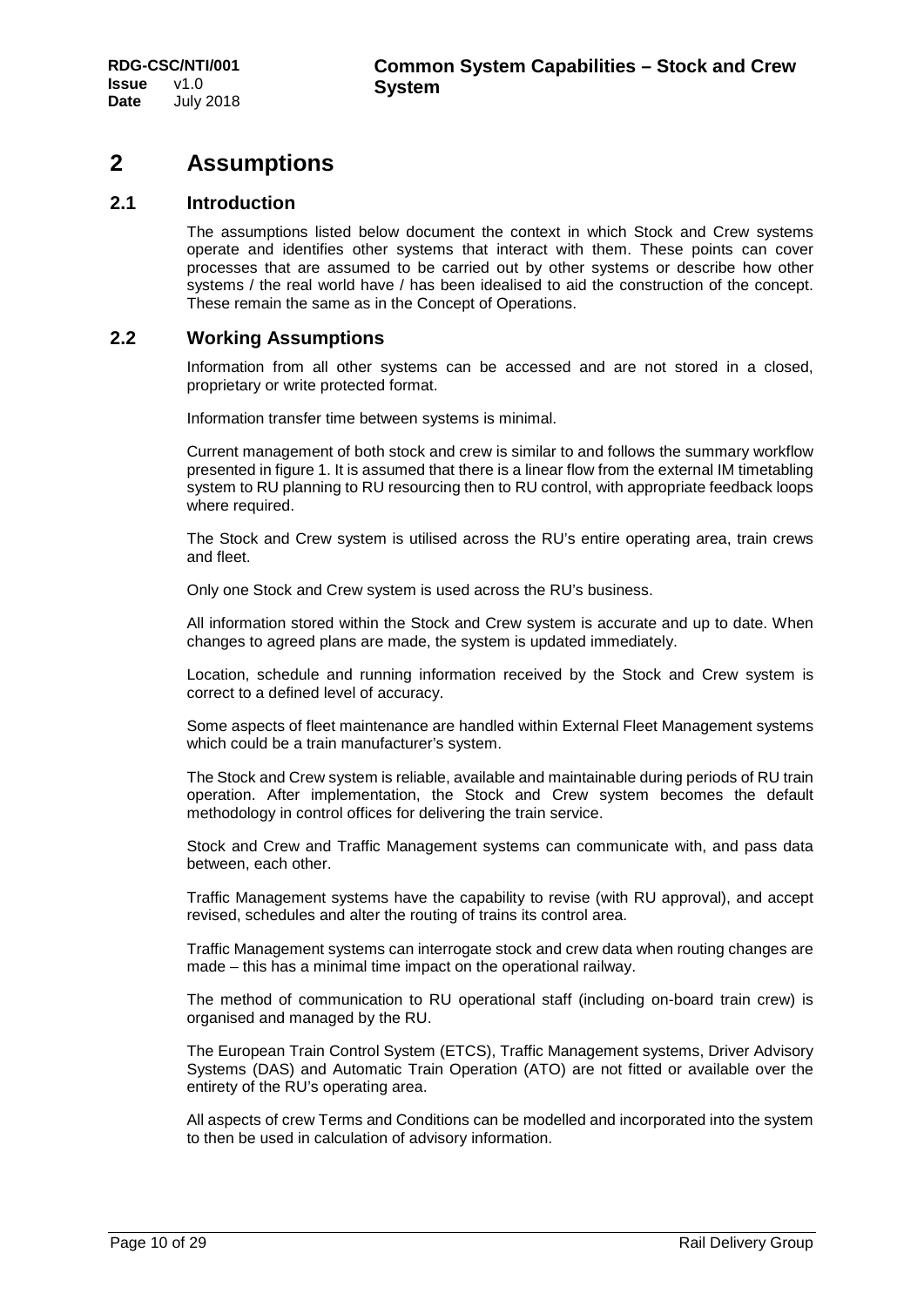## <span id="page-10-0"></span>**3 Operating Models**

#### <span id="page-10-1"></span>**3.1 Introduction and Rationale**

In the Concept of Operations, three different operating models were proposed for a Stock and Crew system – these are repeated here for completeness:

- a) An 'Interchange' Stock and Crew system,
- b) A 'Real-time Management' Stock and Crew system,
- c) An 'Integrated' Stock and Crew system.

Three operating models were conceptualised to account for disparate business needs, commitments and budgets across different RUs. This can include (non-exhaustive): lack of available funds, poor returns on investments towards the end of a franchise, recent investment in similar or partially duplicated systems, size of RU operation etc.

It is conceptualised that Stock and Crew systems are modular and RUs can build from a lower system specification to a higher one (e.g. 'Interchange' to 'Integrated') when constraints on implementation, as listed above, are eased. There may also be subtle variations to the Operating Models presented herein or modular systems.

The interactions with industry systems (such as Traffic Management) are comparable irrespective of the RU's chosen operating model.

The table below shows an applicability matrix indicating which functionalities are available from each operating model.

|                                            | <b>Stock and Crew Operating Model</b> |                                       |            |
|--------------------------------------------|---------------------------------------|---------------------------------------|------------|
|                                            | Interchange                           | <b>Real-time</b><br><b>Management</b> | Integrated |
| Interface with industry systems            |                                       |                                       |            |
| <b>Built-in Train Control functions</b>    | Х                                     |                                       |            |
| <b>Built-in Fleet Management functions</b> | X                                     |                                       |            |
| <b>Built-in Stock Allocation functions</b> | X                                     |                                       |            |
| <b>Built-in Crew Allocation functions</b>  | X                                     |                                       |            |
| <b>Built-in Resourcing functions</b>       | X                                     |                                       |            |
| <b>Built-in Planning functions</b>         |                                       |                                       |            |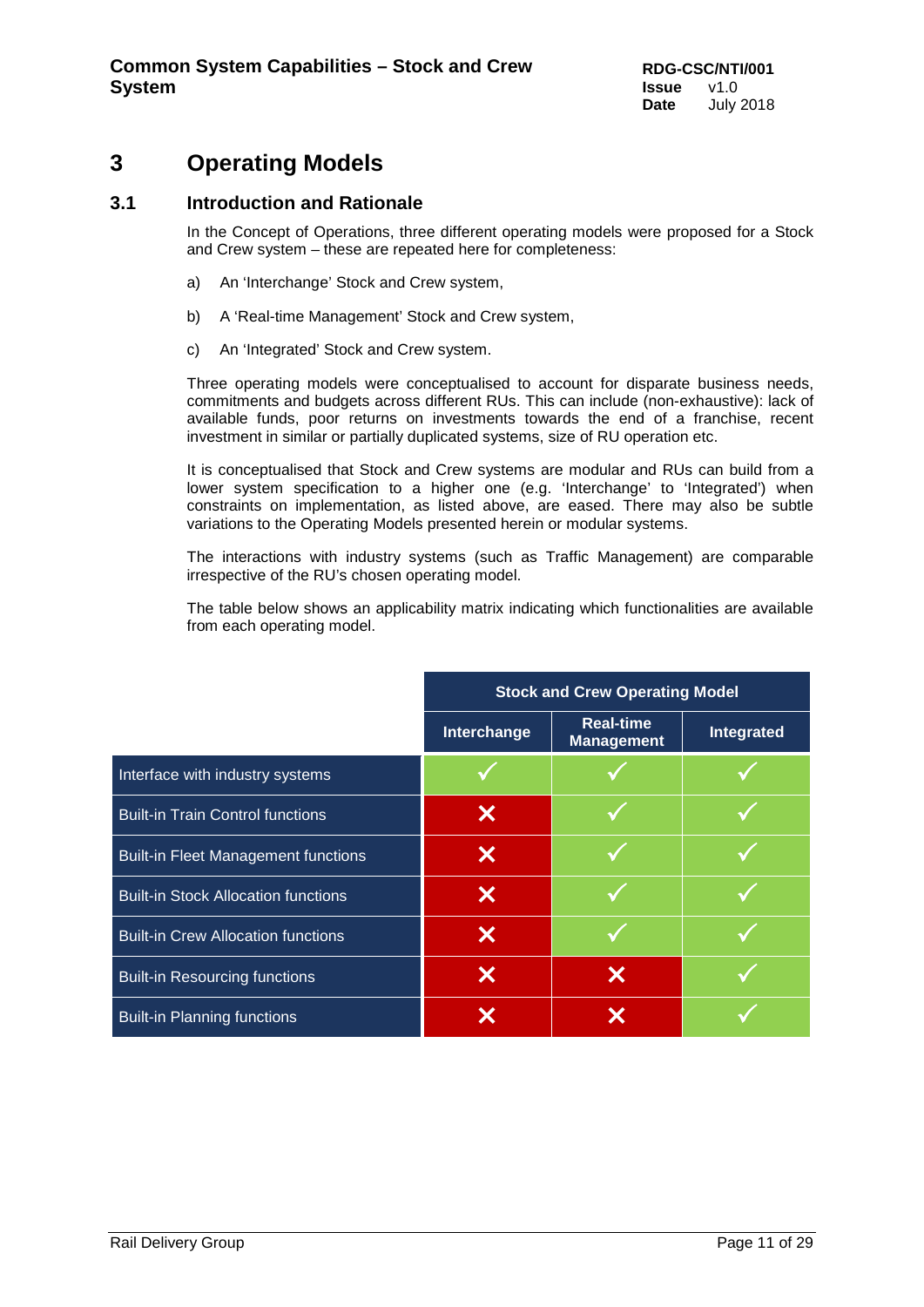## <span id="page-11-0"></span>**4 System Capabilities**

#### <span id="page-11-1"></span>**4.1 Introduction**

This section defines levels of essentiality of different Stock and Crew system capabilities identified in the published RDG Concept of Operations [RD10]. This is achieved via a table with references to the Concept of Operations clause ID, the clause text itself and a ranking of essentiality. Each of the clauses in Sections 4 and 6 of the Concept of Operations were assessed during a workshop held at the Rail Delivery Group with participation from RUs (passenger and freight), Digital Railway, Network Rail, the Department for Transport and potential system suppliers, as nominated by the Rail Industry Association. The determinations made during the workshop have decided the ranking.

As shown in the key below, this document defines whether a capability is a: 'short-term must have', 'long-term must have', 'nice to have' or 'long term aspiration'. Short-term is considered to be within 4 years.

| Key: | Must Have \  | Must Have   | Nice to Have | 'Long Term <sub>i</sub> |
|------|--------------|-------------|--------------|-------------------------|
|      | (Short Term) | (Long Term) |              | Aspiration              |

Each of the clauses in the Concept of Operations are included in the tables below. Note that some clauses have been shorted (by removing examples or guidance) and some combined with similar clauses where the subject matter is similar. Any references to other clauses are references to the Concept of Operations document and not this document.

#### <span id="page-11-2"></span>**4.2 System Principles**

| <b>Clause</b><br>ID | <b>Clause</b>                                                                                                                                                                                                                                                                                                                                                                         | <b>Capability</b>                |
|---------------------|---------------------------------------------------------------------------------------------------------------------------------------------------------------------------------------------------------------------------------------------------------------------------------------------------------------------------------------------------------------------------------------|----------------------------------|
| 4.2.1               | The Stock and Crew system can understand the current and planned<br>schedules and diagrams for all RU stock and crew.                                                                                                                                                                                                                                                                 | <b>Must Have</b><br>(Short Term) |
| 4.2.2               | The Stock and Crew system can correlate elements of data to provide<br>system users with an improved perception of current operational<br>situations. This can include relating schedules to specific stock, crews<br>and diagrams (or any combination of the former).                                                                                                                | <b>Must Have</b><br>(Short Term) |
| 4.2.3               | The Stock and Crew system can monitor allocations of stock and crew<br>during daily service and can efficiently help users make alterations to<br>the planned diagrams and resources.                                                                                                                                                                                                 | <b>Must Have</b><br>(Short Term) |
| 4.2.4               | During times of perturbation, the Stock and Crew system can alert users<br>to potential resource conflicts. These alerts can indicate: a train or crew<br>not being able to make a return working, a train not meeting<br>maintenance requirements, a crew working overtime or during<br>designated break times and whether this may affect their allocated work<br>for the next day. | <b>Must Have</b><br>(Short Term) |
| 4.2.5               | Where resource conflicts occur, the Stock and Crew system provides<br>the user with relevant information on available resources. The user may<br>overrule some conflict warnings where it has been confirmed that the<br>conflict is mitigated (e.g. agreement from a Driver to work overtime,<br>mitigating a 'Driver over rostered hours' conflict').                               | <b>Must Have</b><br>(Short Term) |
|                     | Where resource conflicts occur, the Stock and Crew system provides<br>the user with relevant information on available resources and/or advice<br>on how the conflict could be best mitigated.                                                                                                                                                                                         | <b>Must Have</b><br>(Long Term)  |
| 4.2.6               | The interface of the Stock and Crew system is intuitive and allows users<br>to quickly make changes to train service data whilst under time pressure<br>(see also 9.1.2, 6.2.24 and 6.2.25)                                                                                                                                                                                           | <b>Must Have</b><br>(Short Term) |
| 4.2.7               | Each piece of data and information utilised by a Stock and Crew system<br>has a defined, single source, which can be within the system itself.                                                                                                                                                                                                                                        | <b>Must Have</b><br>(Short Term) |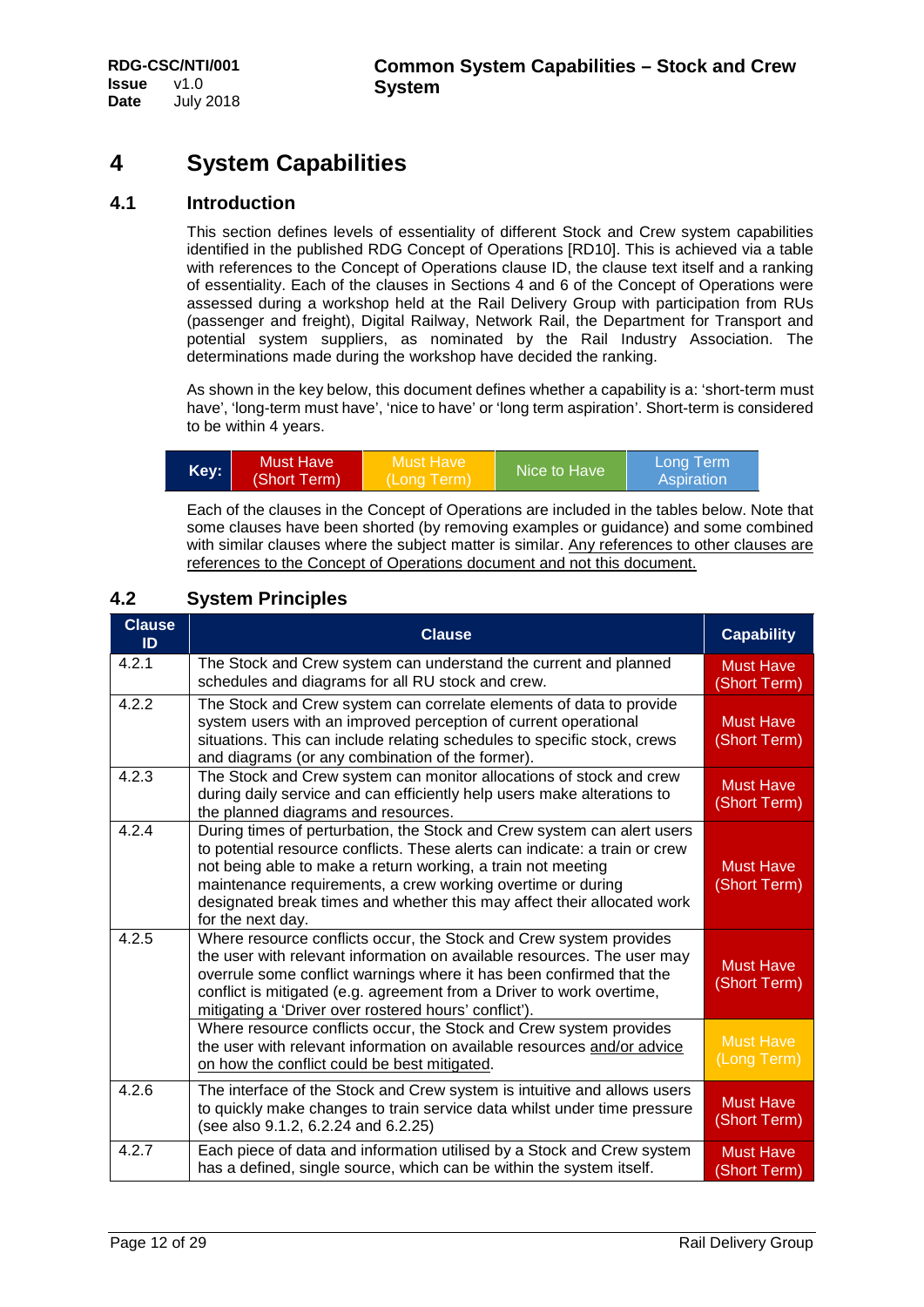### **Common System Capabilities – Stock and Crew System**

**RDG-CSC/NTI/001 Issue** v1.0<br>Date July 2 **Date** July 2018

| 4.2.8  | Data from the defined source and the Stock and Crew system is in a<br>non-proprietary, open format. See also assumption 3.2.1. Data that is<br>not commercially sensitive or restricted is easily accessible to any<br>systems which may benefit from the data.                                                                                                                                                                                                                                | <b>Must Have</b><br>(Short Term) |
|--------|------------------------------------------------------------------------------------------------------------------------------------------------------------------------------------------------------------------------------------------------------------------------------------------------------------------------------------------------------------------------------------------------------------------------------------------------------------------------------------------------|----------------------------------|
| 4.2.9  | Alterations to data can only be made at the defined source from which<br>the change can cascade outwards to systems using the data (child<br>systems). Child systems can request modifications to the source data.<br>The suggested modification can be automatically accepted by the<br>source, where appropriate.                                                                                                                                                                            | <b>Must Have</b><br>(Short Term) |
| 4.2.10 | Stock and Crew systems can communicate with railway industry<br>systems (as defined in 2.1.12), which can include: TOPS, TRUST,<br>DARWIN, signalling software and Traffic Management. The Stock and<br>Crew system can also communicate with other business systems within<br>the RU, including payroll (or finance) systems, Human Resources<br>systems, external fleet systems and Competence Management<br>Systems. All communications can be automated or initiated by a user<br>request. | <b>Must Have</b><br>(Short Term) |
| 4.2.11 | Industry systems can utilise stock and crew data managed by the Stock<br>and Crew system (see section 4.3).                                                                                                                                                                                                                                                                                                                                                                                    | <b>Must Have</b><br>(Short Term) |
| 4.2.12 | Data is presented on a unified operating environment and human<br>machine interface (HMI), common to all applicable users within the RU<br>(applicability is dependent on the Operating Model – see section 5).                                                                                                                                                                                                                                                                                | <b>Must Have</b><br>(Short Term) |
| 4.2.13 | Data can be easily interpreted and modified by the system user via the<br>HMI.                                                                                                                                                                                                                                                                                                                                                                                                                 | <b>Must Have</b><br>(Short Term) |
| 4.2.14 | The Stock and Crew system can utilise and format data in such a way<br>that it assists users with, and reduces time spent on, menial tasks,<br>digitising as much as possible.                                                                                                                                                                                                                                                                                                                 | <b>Must Have</b><br>(Short Term) |
| 4.2.15 | Communication to stakeholders is made using information from the<br>Stock and Crew system.                                                                                                                                                                                                                                                                                                                                                                                                     | <b>Must Have</b><br>(Long Term)  |
| 4.2.16 | The Stock and Crew system is reliable and available to support the<br>operational demands made of it.                                                                                                                                                                                                                                                                                                                                                                                          | <b>Must Have</b><br>(Short Term) |
| 4.2.17 | Users of the Stock and Crew system can find information quickly. This<br>includes being able to access information promptly when using local<br>terminals or workstations after initiating connection to the Stock and<br>Crew system (i.e. from Operating System desktop and selecting the<br>'application' to being able to view data).                                                                                                                                                      | <b>Must Have</b><br>(Short Term) |
| 4.2.18 | When the Stock and Crew system loses communication with industry<br>systems, the system user is alerted.                                                                                                                                                                                                                                                                                                                                                                                       | <b>Must Have</b><br>(Short Term) |

## <span id="page-12-0"></span>**4.3 Interaction with Railway Industry Systems**

#### **4.3.1 Traffic Management**

| <b>Clause</b><br><b>ID</b> | <b>Clause</b>                                                                                                                                                                                                                                                                                              | <b>Capability</b>                |
|----------------------------|------------------------------------------------------------------------------------------------------------------------------------------------------------------------------------------------------------------------------------------------------------------------------------------------------------|----------------------------------|
| $4.3.1.1 \&$<br>4.3.1.3    | Traffic Management is not essential to the functioning of a Stock and<br>Crew system but can interact with one or more Traffic Management<br>systems where available. So that interactions are consistent,<br>information between the systems can be passed via the Layered<br>Information Exchange (LINX) | <b>Must Have</b><br>(Short Term) |
| 4.3.1.2                    | The Stock and Crew system is reliable and available during periods of<br>RU train operation. Maintenance is undertaken at a time agreed to by all<br>industry partners and should have a negligible impact on RU's operation<br>(see also assumption 3.2.9).                                               | <b>Must Have</b><br>(Short Term) |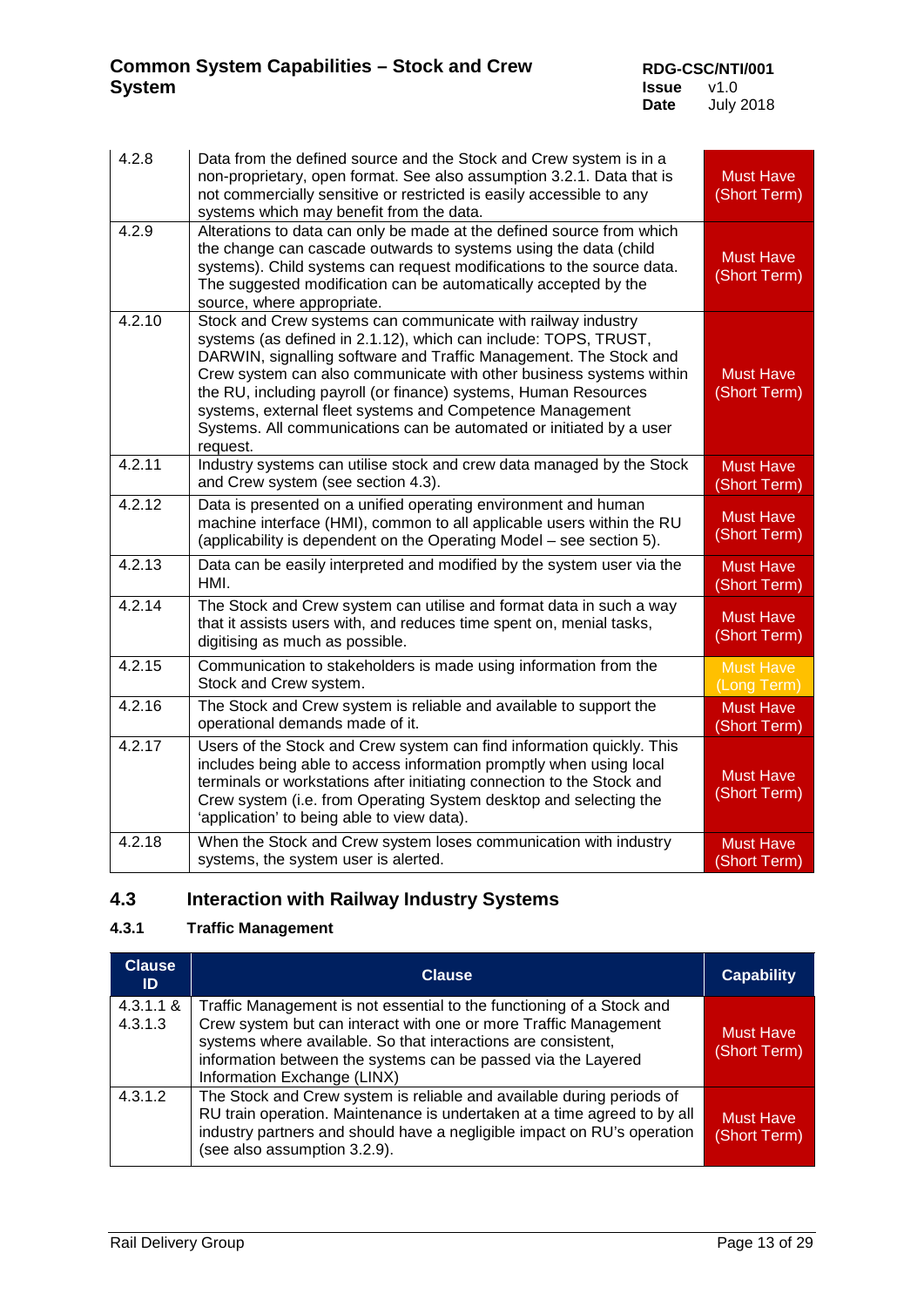**Issue** v1.0<br>Date July 2 **Date** July 2018

| 4.3.1.4  | Changes to train schedules, diagrams, allocations or associations made<br>within the Stock and Crew system are automatically communicated to<br>relevant Traffic Management systems (this might be after confirmation<br>of acceptance by the IM).                                                                                                   | <b>Must Have</b><br>(Short Term) |
|----------|------------------------------------------------------------------------------------------------------------------------------------------------------------------------------------------------------------------------------------------------------------------------------------------------------------------------------------------------------|----------------------------------|
|          | The Traffic Management system can reject any proposed alterations by<br>the RU (via the Stock and Crew system) and provide an appropriate<br>reason for the rejections. This may include circumstances where<br>network capacity needs to be fairly allocated between multiple RUs.                                                                  | <b>Must Have</b><br>(Long Term)  |
| 4.3.1.5  | Changes to schedules made within Traffic Management are<br>automatically communicated to relevant Stock and Crew systems.                                                                                                                                                                                                                            | <b>Must Have</b><br>(Short Term) |
| 4.3.1.6  | Traffic Management systems can provide the Stock and Crew system<br>with train location information and/or train running predictions, if desired<br>by the RU.                                                                                                                                                                                       | <b>Must Have</b><br>(Short Term) |
| 4.3.1.7  | Stock and Crew data can assist Traffic Management systems with<br>forecasting earliest possible departure times from stations, taking into<br>account terms and conditions for crew. This can include: walking time<br>from each end of the train, preparation time, walking time to other<br>platforms etc. Further details can be found in 6.2.23. | <b>Must Have</b><br>(Long Term)  |
| 4.3.1.8  | Traffic Management systems can utilise stock and crew data to<br>authenticate some routing decisions.                                                                                                                                                                                                                                                | <b>Must Have</b><br>(Short Term) |
| 4.3.1.9  | Should a routing decision contravene a stock and crew constraint, the<br>user of the Traffic Management system is provided with a clear<br>explanation as to why the routing could be unsuitable.                                                                                                                                                    | <b>Must Have</b><br>(Short Term) |
| 4.3.1.10 | Traffic Management can provide the Stock and Crew system with<br>information regarding a trains' delay - 'Train Delay Cause' message in<br>LINX.                                                                                                                                                                                                     | <b>Must Have</b><br>(Short Term) |
| 4.3.1.11 | When data from a Stock and Crew system is not confirmed as 'received'<br>by Traffic Management, an appropriate member of staff is alerted.                                                                                                                                                                                                           | <b>Must Have</b><br>(Short Term) |
| 4.3.1.12 | The Traffic Management system is restricted from setting a route for a<br>service where stock and crew data shows that essential members of<br>train crew are not currently assigned to the service.                                                                                                                                                 | <b>Must Have</b><br>(Long Term)  |

### **4.3.2 Signalling Software**

| <b>Clause</b><br>ID | <b>Clause</b>                                                                                                                                                                                              | <b>Capability</b>              |
|---------------------|------------------------------------------------------------------------------------------------------------------------------------------------------------------------------------------------------------|--------------------------------|
| 4.3.2.1             | Modern signalling software (Integrated Electronic Control Centre<br>[IECC]), which may not have the full capabilities of Traffic Management,<br>can also make use of Stock and Crew data, if reconfigured. | Long Term<br>Aspiration        |
| 4.3.2.2             | As per 4.3.1.3, Stock and Crew systems can interact with more than<br>one signalling location.                                                                                                             | <b>Long Term</b><br>Aspiration |
| 4.3.2.3             | Signalling systems can provide the Stock and Crew system with train<br>location information, if desired by the RU.                                                                                         | <b>Long Term</b><br>Aspiration |
| 4.3.2.4             | As per 4.3.1.8, the signalling software can utilise stock and crew data to<br>authenticate some routing decisions.                                                                                         | Long Term<br>Aspiration        |
| 4.3.2.5             | Should a routing decision contravene a stock and crew constraint, the<br>signaller is provided with a clear explanation as to why the routing could<br>be unsuitable.                                      | Long Term<br>Aspiration        |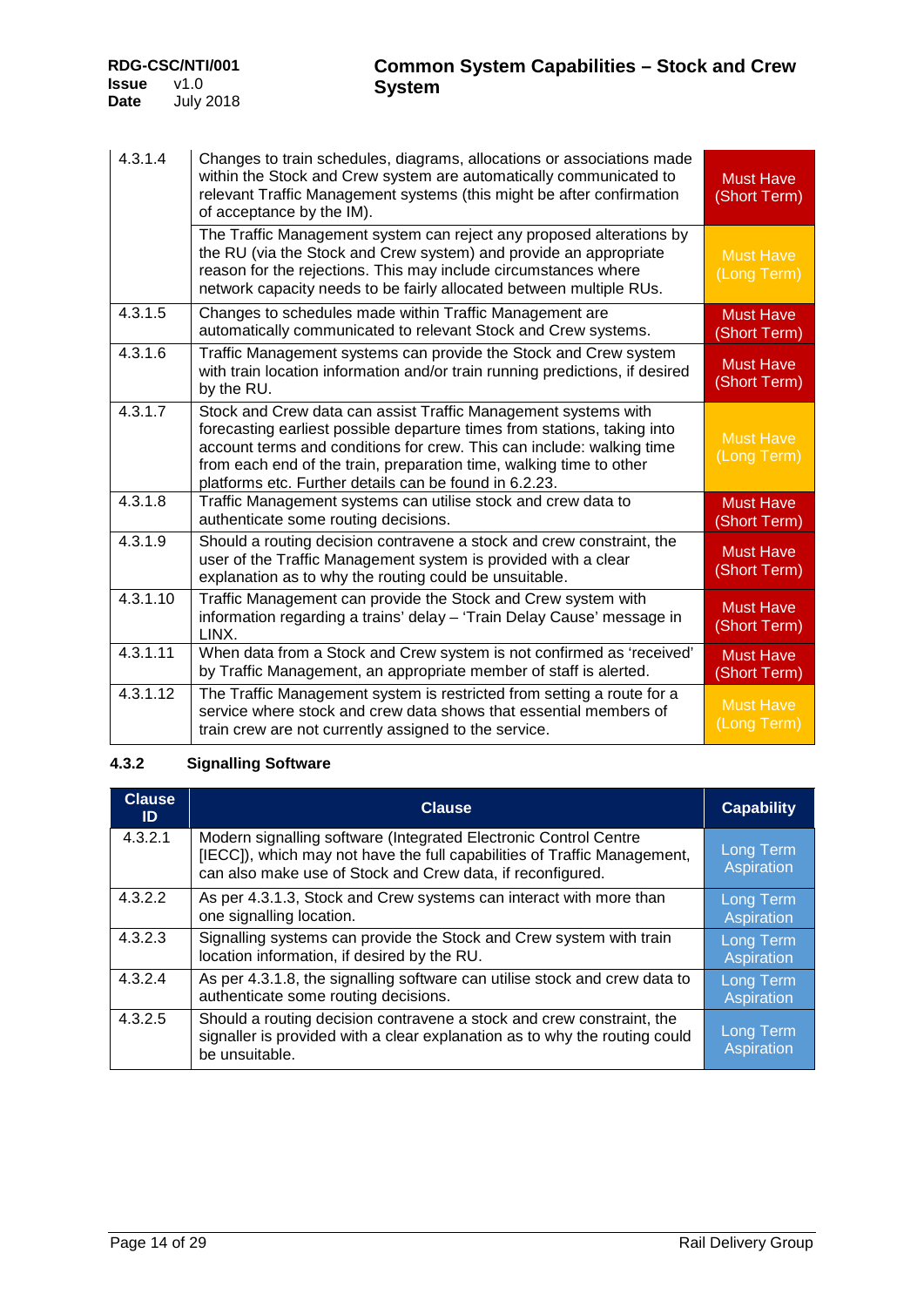#### **4.3.3 C-DAS**

| <b>Clause</b><br>ID. | <b>Clause</b>                                                                                                                                                                                                                                                                                              | <b>Capability</b>        |
|----------------------|------------------------------------------------------------------------------------------------------------------------------------------------------------------------------------------------------------------------------------------------------------------------------------------------------------|--------------------------|
| 4.3.3.1              | Schedule and routing updates provided to C-DAS originate from Traffic<br>Management systems. Note constraint 9.1.7, where C-DAS may be able<br>to use stock and crew data to minimise data entry by the Driver - this<br>may involve the Stock and Crew system being connected to the RU<br>DAS trackside. | Must Have<br>(Long Term) |

#### **4.3.4 TOPS/TRUST**

| <b>Clause</b><br>ID. | <b>Clause</b>                                                                                                                                                                                                                                                  | <b>Capability</b>                |
|----------------------|----------------------------------------------------------------------------------------------------------------------------------------------------------------------------------------------------------------------------------------------------------------|----------------------------------|
| 4.3.4.1              | The Stock and Crew system can provide planned and current (live)<br>stock information and details of the train formation to TOPS/TRUST.                                                                                                                        | <b>Must Have</b><br>(Short Term) |
| 4.3.4.2              | The Stock and Crew system can take schedule and live running<br>information from TRUST in areas outside the control of a Traffic<br>Management system if preferred by the RU and supplier. (Other<br>systems or GPS tracking of the train could also be used). | <b>Must Have</b><br>(Short Term) |

#### **4.3.5 DARWIN**

| <b>Clause</b><br>ID | <b>Clause</b>                                                                                                                                                                                                                                 | <b>Capability</b>                |
|---------------------|-----------------------------------------------------------------------------------------------------------------------------------------------------------------------------------------------------------------------------------------------|----------------------------------|
| 4.3.5.1             | Stock and crew data that is of use to customers is available to be<br>utilised by DARWIN.                                                                                                                                                     | <b>Must Have</b><br>(Short Term) |
| 4.3.5.2             | Stock and Crew systems that can take into account the timing impact of<br>non-train running activities (as listed in 6.1.8), can assist train running<br>predictions provided to customers via DARWIN. This is further explored<br>in 6.2.23. | Long Term<br>Aspiration          |

#### **4.3.6 Train Data via Internet (TD.net)**

| <b>Clause</b><br>ID | <b>Clause</b>                                                                                                                                                  | <b>Capability</b>         |
|---------------------|----------------------------------------------------------------------------------------------------------------------------------------------------------------|---------------------------|
| 4.3.6.1             | The Stock and Crew system can take train location information from<br>TD net if preferred by the RU. This could be for outside of Traffic<br>Management areas. | Must Have<br>(Short Term) |

## <span id="page-14-0"></span>**4.4 Data for use by the system**

| <b>Clause</b><br>ID | <b>Clause</b>                                                                                                                                                                                                                                                                                                                                                                                                                                                                    | <b>Capability</b>                |
|---------------------|----------------------------------------------------------------------------------------------------------------------------------------------------------------------------------------------------------------------------------------------------------------------------------------------------------------------------------------------------------------------------------------------------------------------------------------------------------------------------------|----------------------------------|
| $6.1.2 -$<br>6.1.13 | The following data listed is known to, and can be used by, the Stock and<br>Crew system:<br>- Longstanding stock and crew details (6.1.2, 6.1.3),<br>- Crew competency details (6.1.4),<br>- Route details (6.1.5),<br>- Stock and crew diagrams details (6.1.6, 6.1.7, 6.1.8),<br>- Stock diagram details after stock is allocated (6.1.9),<br>- Crew diagram details after crew is allocated (6.1.10),<br>- 'On the day of operation' stock and crew details (6.1.12, 6.1.13). | <b>Must Have</b><br>(Short Term) |
| 6.1.11              | Stock and crew diagrams and allocations to those diagrams can be<br>created and modified within the system.                                                                                                                                                                                                                                                                                                                                                                      | <b>Must Have</b><br>Short Term)  |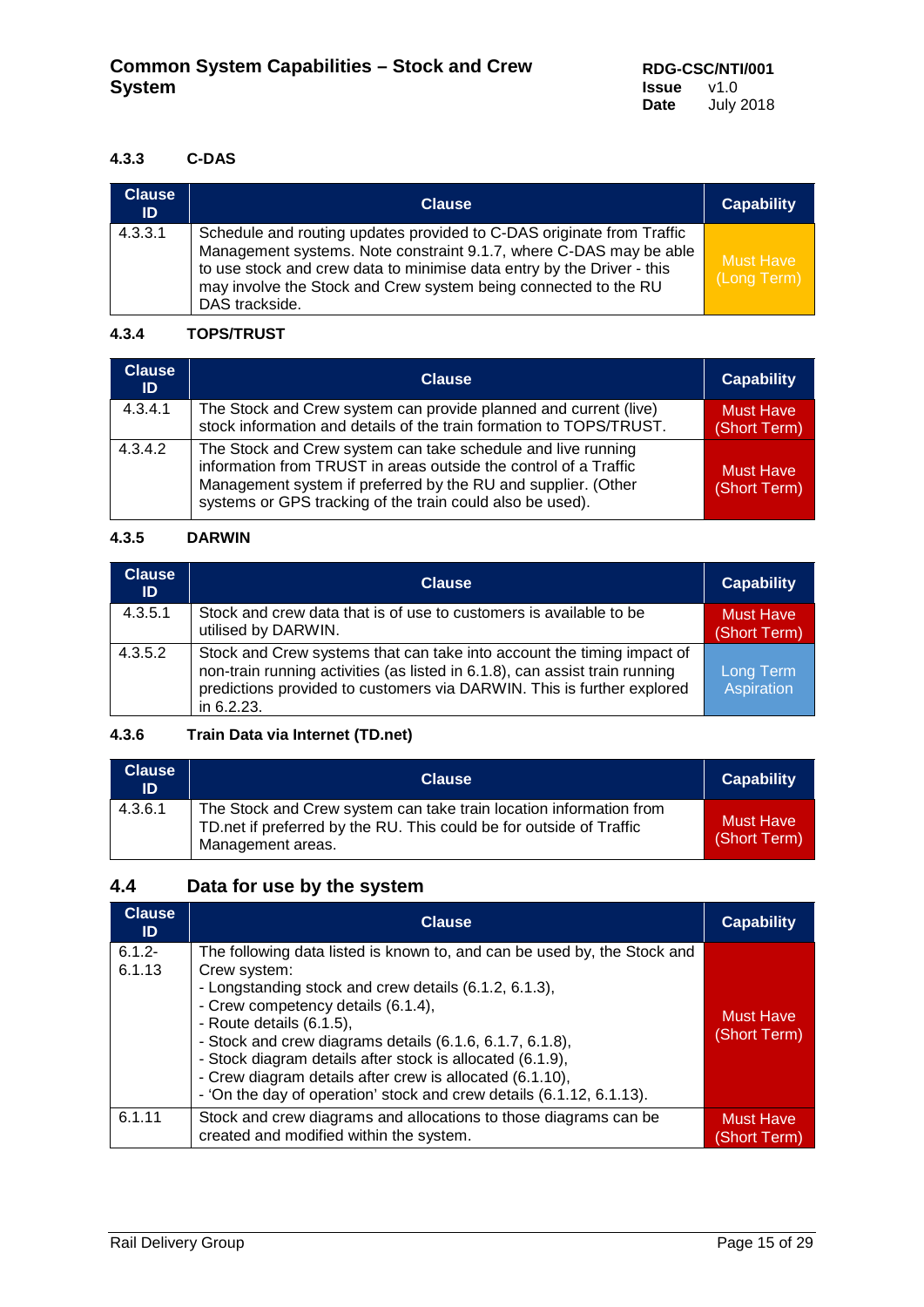### <span id="page-15-0"></span>**4.5 System Processes**

| <b>Clause</b><br>ID  | <b>Clause</b>                                                                                                                                                                                                                                                                                                                                                                                                                                                                                                                                                                                                             | <b>Capability</b>                |
|----------------------|---------------------------------------------------------------------------------------------------------------------------------------------------------------------------------------------------------------------------------------------------------------------------------------------------------------------------------------------------------------------------------------------------------------------------------------------------------------------------------------------------------------------------------------------------------------------------------------------------------------------------|----------------------------------|
| $6.2.3 -$<br>6.2.6   | The Stock and Crew system has sectional running times available to<br>use for:<br>a) planning<br>b) planning modifications<br>c) auto-calculating appropriate timings between specified locations<br>When a service schedule has been altered, it can be compared back to<br>the original schedule.                                                                                                                                                                                                                                                                                                                       | <b>Must Have</b><br>(Short Term) |
| $6.2.7 -$<br>6.2.8   | The Stock and Crew system, where possible, has Timetable Planning<br>Rules codified within the system for use when creating train schedules<br>and for alerting users when a schedule may infringe on a Timetable<br>Planning Rule and/or is below the minimum headway for a stretch of<br>line.                                                                                                                                                                                                                                                                                                                          | <b>Must Have</b><br>(Short Term) |
| 6.2.9                | The Stock and Crew system automatically checks 'stock balances'.                                                                                                                                                                                                                                                                                                                                                                                                                                                                                                                                                          | <b>Must Have</b><br>(Short Term) |
| 6.2.10               | Planning users of the Stock and Crew system can customise their<br>planning screen to display different information ['Integrated' only].                                                                                                                                                                                                                                                                                                                                                                                                                                                                                  | <b>Must Have</b><br>(Long Term)  |
| 6.2.11               | Plans to be validated by the IM can still be easily exported in a format<br>useable by the IM's validation systems. Plans received back from the IM<br>can be easily imported into the Stock and Crew system.                                                                                                                                                                                                                                                                                                                                                                                                             | <b>Must Have</b><br>(Short Term) |
| 6.2.12 &<br>6.2.17   | The Stock and Crew system can advise and provide options for users<br>on how to assign stock to diagrams for maximum productivity. See also<br>6.2.18, 6.2.21 and 6.2.22. The Stock and Crew system has granular<br>detail about activities undertaken by both stock and crew and is aware<br>of which activities can be altered, done in parallel or are fixed (by time<br>or location).                                                                                                                                                                                                                                 | Nice to Have                     |
| $6.2.13 -$<br>6.2.16 | Links, as defined in 2.1.9, can be created, managed and modified in the<br>Stock and Crew system. Crew assigned to each link can be viewed by<br>system users. The routes that specific links cover can be displayed as a<br>list of routes and graphically over geographic areas. The Stock and<br>Crew system highlights when a link member does not have the full link<br>competency (e.g. a new crew on a link that does not sign all routes yet).<br>The Stock and Crew system can assess whether there are sufficient<br>qualified spare cover for each link - including if cover can be found from<br>other links. | <b>Must Have</b><br>(Short Term) |
| 6.2.19               | For each train service, the Stock and Crew system is aware of which<br>members of the train crew are essential (primary) and non-essential<br>(secondary). A train is able to depart without a secondary member of<br>the crew, if acceptable to the RU.                                                                                                                                                                                                                                                                                                                                                                  | <b>Must Have</b><br>(Short Term) |
| 6.2.20               | The Stock and Crew system can assist users in easily managing crew<br>sick leave. When a member of crew is booked off sick, the Stock and<br>Crew system updates any allocated diagrams to be 'uncovered'.<br>Longstanding data for that crew member is updated to show that they<br>are booked off sick - this is visible to both Resource and Control staff.                                                                                                                                                                                                                                                            | <b>Must Have</b><br>(Short Term) |
| 6.2.23               | When plans are amended, the Stock and Crew system can calculate<br>and list non-train running activities (see also 6.1.8). These timings can<br>be critical, non-critical, parallel or spare time within the diagram. The list<br>can be used to predict the minimum turnaround time between services<br>of either stock or crew.                                                                                                                                                                                                                                                                                         | <b>Must Have</b><br>(Long Term)  |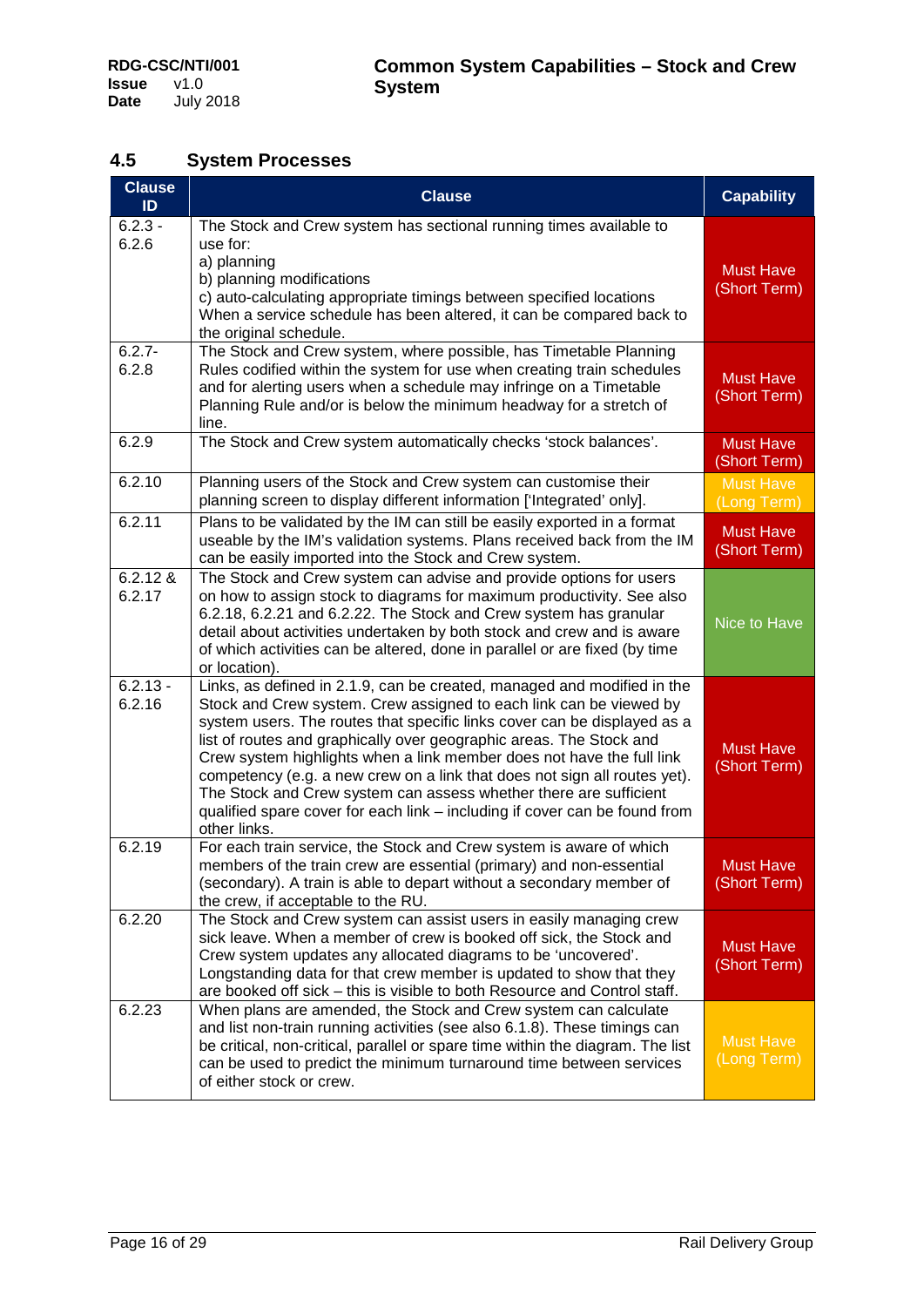### **Common System Capabilities – Stock and Crew System**

**RDG-CSC/NTI/001 Issue** v1.0<br>Date July 2 **Date** July 2018

| 6.2.25               | The Stock and Crew system allows the user to model possible changes<br>to services and is provided with feedback to help evaluate changes<br>before activation and publication to wider systems ('sandbox'). This can<br>include shadow plans (as defined in 6.2.27) and multiple changes to<br>numerous services or allocations, which, once the user is satisfied, can<br>be applied in batch.                                                                                   | <b>Must Have</b><br>(Short Term) |
|----------------------|------------------------------------------------------------------------------------------------------------------------------------------------------------------------------------------------------------------------------------------------------------------------------------------------------------------------------------------------------------------------------------------------------------------------------------------------------------------------------------|----------------------------------|
| 6.2.26               | The user of the Stock and Crew system can quickly codify the location<br>of a line blockage into the system. Details of the line blockage could be<br>provided by Traffic Management systems where available, assuming a<br>common geographical database. Details of planned line blockages or<br>possessions could also be entered. Once codified, the blockages /<br>possessions are used as route constraints and may require<br>deconfliction by a Stock and Crew system user. | Nice to Have                     |
| 6.2.28               | At the point of publication and once published, the Stock and Crew<br>system alerts users to the following, although this can be overwritten in<br>the case of long-forming trains or using additional crew in another<br>portion of the train for example:<br>more than one crew member is assigned to a crew diagram, and,<br>a)<br>more than one stock set is assigned to a stock diagram.<br>b)                                                                                | <b>Must Have</b><br>(Short Term) |
| 6.2.29               | The Stock and Crew system can record and share information about<br>hired resources from other RUs.                                                                                                                                                                                                                                                                                                                                                                                | Nice to Have                     |
| $6.2.30 -$<br>6.2.32 | The Stock and Crew system logs and can generate reports on activities<br>undertaken on the system and provide feedback to the Controller on<br>planned alterations. Users of the Stock and Crew system can query<br>data known to the system with customisable database searches.                                                                                                                                                                                                  | <b>Must Have</b><br>(Short Term) |
| 6.2.33               | The Stock and Crew system can utilise a 'vehicles with defective<br>equipment guide', including rule book and fleet requirements for<br>removing a train from service. This could be user interactive (e.g.<br>decision tree format) or employ a separate, existing system.                                                                                                                                                                                                        | Nice to Have                     |
| 6.2.34               | The Stock and Crew system can plan road transportation when<br>necessary ['Integrated' only]. This can include staff taxis or bus<br>replacement services.                                                                                                                                                                                                                                                                                                                         | <b>Must Have</b><br>(Short Term) |

## <span id="page-16-0"></span>**4.6 System Outputs**

| <b>Clause</b><br>ID. | <b>Clause</b>                                                                                                                                                                                                                                                                                                                                                                 | <b>Capability</b>                      |
|----------------------|-------------------------------------------------------------------------------------------------------------------------------------------------------------------------------------------------------------------------------------------------------------------------------------------------------------------------------------------------------------------------------|----------------------------------------|
| 6.3.2                | The Stock and Crew system can display to the user all information listed<br>in 6.1 (Data for use by the system) in a clear and concise manner.                                                                                                                                                                                                                                | <b>Must Have</b><br><b>Short Term)</b> |
| $6.3.4 -$<br>6.3.5   | The Stock and Crew system can:<br>a) emulate a departure board for particular locations and display it<br>(including live running information) to system users.<br>b) display a summary of live running information of RU trains. For<br>controllers, the trains displayed can be limited to the geographical area<br>or set of services ('service group') that they control. | <b>Must Have</b><br>(Short Term)       |
| 6.3.6                | Where the information is available, the Stock and Crew system user can<br>view the live passenger loading of any train. This can also include<br>typical / historical loading information for that train service.                                                                                                                                                             | Nice to Have                           |
| $6.3.8 -$<br>6.3.10  | The Stock and Crew system can alert users to stock and crew<br>restrictions and restrict users in allocating stock or crew to an unsuitable<br>diagram or service.                                                                                                                                                                                                            | <b>Must Have</b><br>(Short Term)       |
| 6.3.11               | The Stock and Crew system can assist users in finding appropriate crew<br>for uncovered diagrams. This may include suggesting crews that can<br>fully or partially cover the diagram (as they are available, travelling as<br>passenger or spare for example, and are not 'unsuitable' for the<br>services as deemed by the criteria above).                                  | <b>Must Have</b><br>(Long Term)        |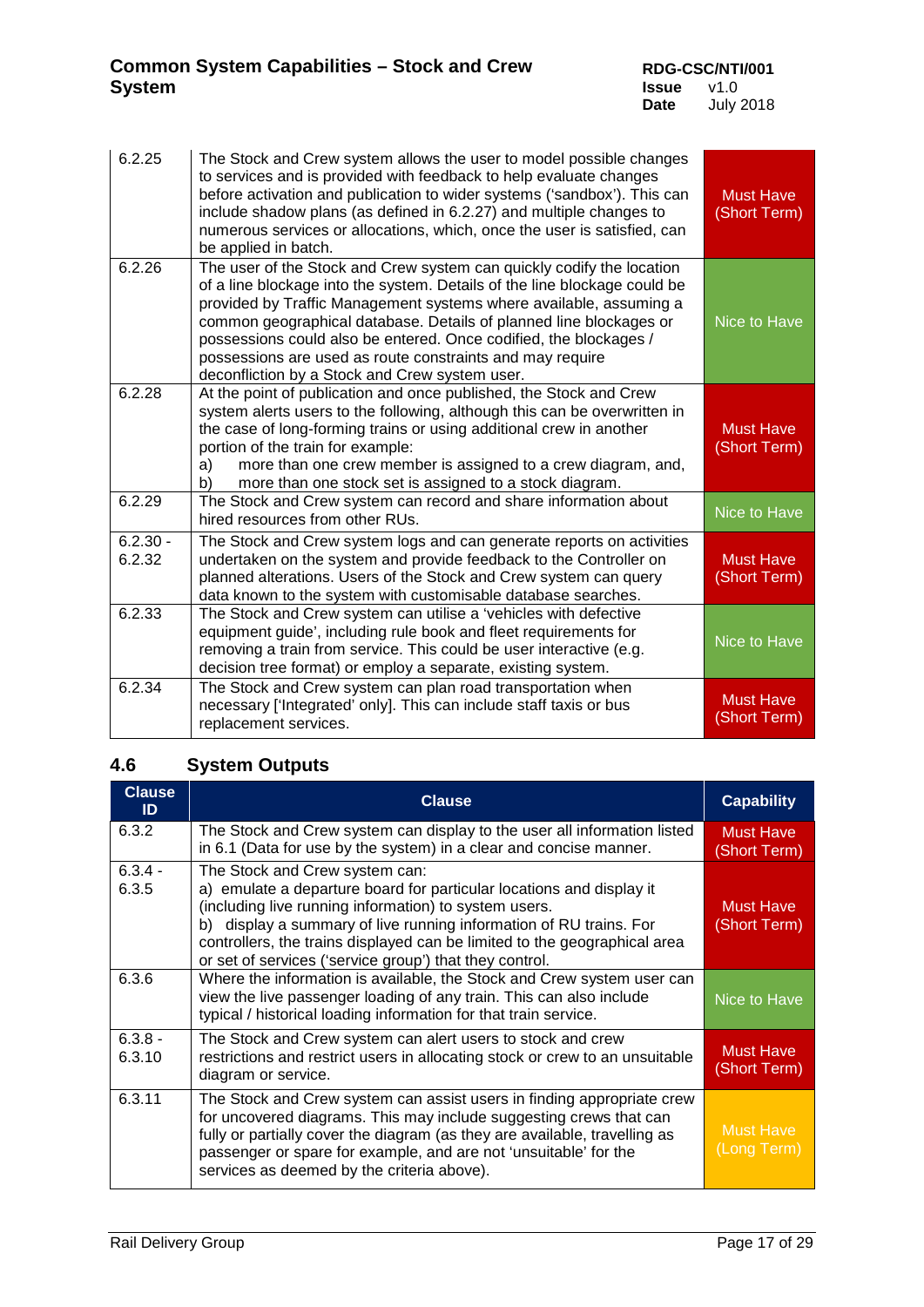| $6.3.12 -$<br>6.3.13 | The Stock and Crew system can generate reports on:<br>Stock utilisation,<br>a)<br>Stock and crew resources availability,<br>b)<br>Crew location simplifiers,<br>C)<br>Changes made to crew working hours, for use by payroll.<br>d)<br>specified headcodes, including the full (planned) crew and stock<br>e)<br>diagrams related to it, any alterations made in the system related to this<br>headcode (over a defined time period) and performance data (if<br>available). | <b>Must Have</b><br>(Short Term) |
|----------------------|------------------------------------------------------------------------------------------------------------------------------------------------------------------------------------------------------------------------------------------------------------------------------------------------------------------------------------------------------------------------------------------------------------------------------------------------------------------------------|----------------------------------|
| 6.3.14               | The Stock and Crew system can present users (or recipients) with data<br>in a format designed by the RU. This could be for remote printing, email<br>or applications.                                                                                                                                                                                                                                                                                                        | <b>Must Have</b><br>(Short Term) |
| 6.3.15               | The Stock and Crew system can visualise platform occupation times to<br>assist planners and controllers plan platform allocations.                                                                                                                                                                                                                                                                                                                                           | <b>Must Have</b><br>(Short Term) |
| 6.3.17               | To aid understanding and quality control information held in the Stock<br>and Crew system, users can see the Terms and Conditions translated<br>into individual logic statements (requirements) used by the system.                                                                                                                                                                                                                                                          | <b>Must Have</b><br>(Short Term) |
| $6.3.7 \&$<br>6.3.18 | The Stock and Crew system has configurable displays that allow the<br>user to assess current resources (available and in use) as well as<br>utilisation statistics in real-time.                                                                                                                                                                                                                                                                                             | <b>Must Have</b><br>(Short Term) |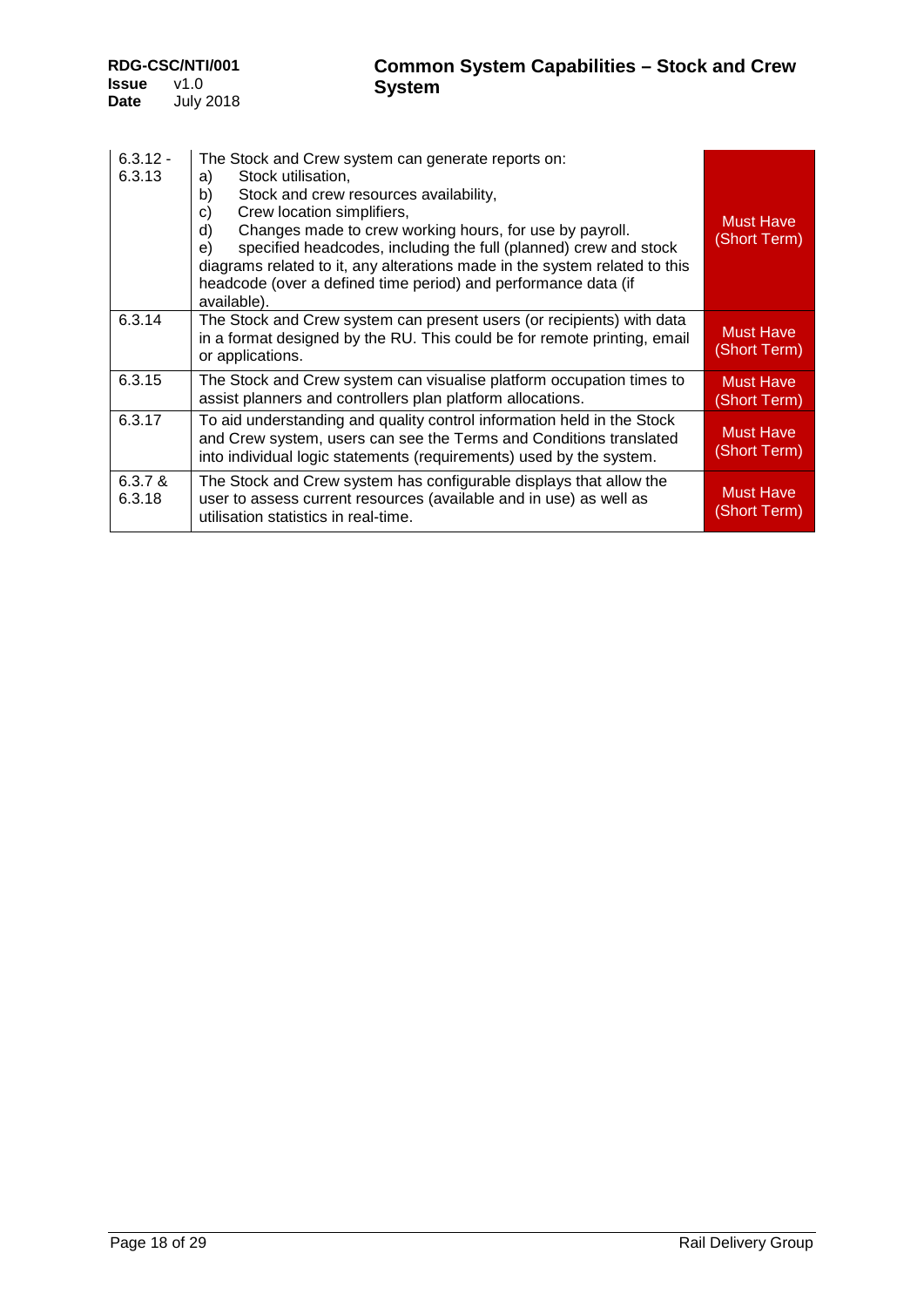# <span id="page-18-0"></span>**PART C: CONTINUED SYSTEM DEVELOPMENT**







Rail Delivery Group **Page 19 of 29**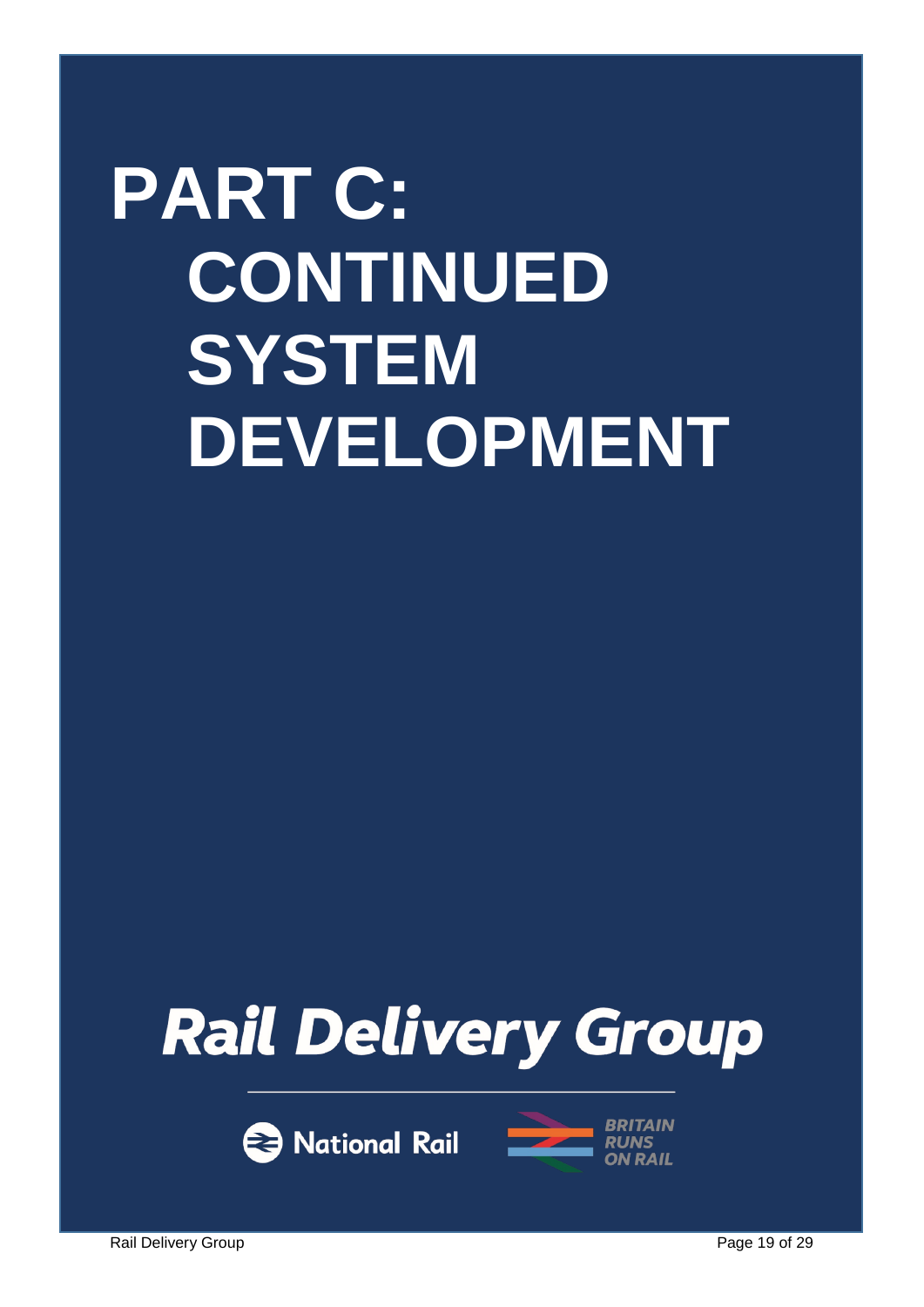## <span id="page-19-0"></span>**5 System Constraints and Future Development**

#### <span id="page-19-1"></span>**5.1 Constraints**

The following details some of these constraints, recognising current standards, practices and software implementations.

Data within and used by the Stock and Crew system must be accurate and up-to-date at all times, particularly if connected to a number of industry systems such as DARWIN and Traffic Management. As such, the importance of usability cannot be understated – in high pressure, time critical situations, users should find the system easier to use and more efficient than resorting to pen and paper. It is by achieving this that information can be kept live and up to date for the benefit of other systems, stakeholders and customers.

During the implementation of the Stock and Crew system, a loss of users' trust or faith in the system can undermine its efficacy and the benefits. This can result in, for example, staff returning to older systems/methodologies or using pen and paper. For the system to be successful, it needs to maintain trust from the initial outset, and increase convenience, whether through an increase in efficiency or quickening of current tasks, lessening the chance of staff not using it.

The Stock and Crew system may interact with Traffic Management systems where available, or as a standalone system with the capability for future connectivity to a Traffic Management system. Under current/planned implementations, data from Stock and Crew systems would be published to the Layered Information Exchange (LINX) and be subscribed to by Traffic Management, and vice versa. Optimisation of the bandwidth between the two systems will, therefore, be an important consideration and possible constraint. Two possible implementations have been theorised at this stage - this document has been written so as to not preclude either implementation:

- a) Relevant information from the Stock and Crew system is transferred to Traffic Management the night before with live updates published to Traffic Management when information changes (and vice versa). 'Relevant' information will depend on the implementation of the Traffic Management system although it is anticipated to be information pertinent for making regulation or routing decisions. No personal or commercially sensitive data is expected to be shared. For data queries, Traffic Management would use the information it already has rather than query the Stock and Crew system via LINX. This could reduce query response times but requires accurate and consistent information to be within both systems. The volume of live updates and their file size to be passed over LINX could be a constraint. This implementation is discussed further in the Digital Railway Early Contractor Involvement (ECI) workstream report [\[RD2\].](#page-28-4)
- b) Data contained within the Stock and Crew and Traffic Management systems remain segregated with each system publishing information to LINX for the other system to query when necessary. This published data should reflect the latest information in either system. Whilst this implementation would not require a large transfer of data the night before, it could slow query response times and generate a larger number of queries for the LINX layer as up-to-date data is not held in Traffic Management.

Publication and subscription to the Layered Information Exchange (LINX) requires an appropriate LINX message to be set up. Creation of a new LINX message flow is anticipated to have a cost impact and take time to set up and be approved.

An RU's operational area may be controlled by a number of different suppliers' Traffic Management systems - whilst LINX should provide uniformity in communication methods, some compatibility restraints could be discovered.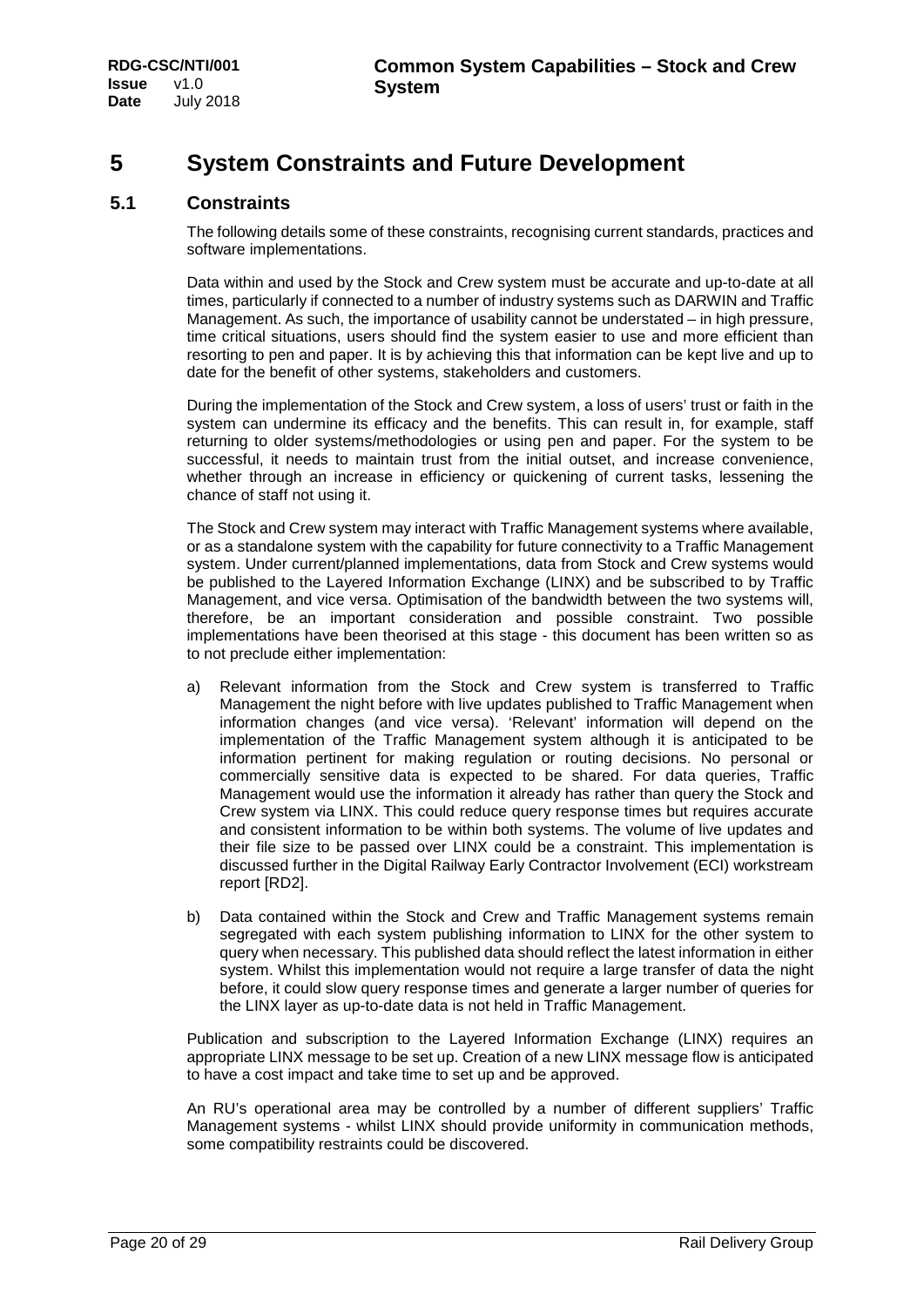Stock and crew data may be used to provide information to both DAS (including connected DAS [C-DAS] systems) and ETCS on-board systems.

- DAS implementations, which do not receive live updates during journeys (Standalone or Networked DAS), may require the Stock and Crew system to be connected to the RU's trackside DAS system. The stock and crew data could be used by DAS to provide more up to date information and decrease the amount of data entry for the driver. It may also decrease the number of manual updates that need to be entered into the RU trackside DAS system when plans change. It is unknown how the Stock and Crew system and RU DAS trackside may be connected and is likely to be supplier dependant.
- − Connected DAS (C-DAS), which is provided with live schedule updates from Traffic Management (via LINX, the IM and RU DAS trackside) may also make use of the stock and crew data. At the time of writing, it is unknown whether the data should be provided via LINX or whether the Stock and Crew system is connected directly to the RU DAS trackside (as per above), although the former seems most likely. Again, this is likely to be supplier dependant but may require further work. Schedule updates from Traffic Management could also be passed from LINX to the C-DAS RU trackside via the C-DAS IM trackside or via the Stock and Crew system (if the direct connection is provided). This may pose a risk if the systems do not hold corresponding information (e.g. one system updates the schedule information more quickly than the other).
- ETCS on-board systems may use stock and crew data to minimise the amount of data entry required by the driver – in line with the Operational Concept for ERTMS [\[RD8\].](#page-28-5) It could also be used for the ETCS in-built DAS system. It is unknown how the ETCS onboard will receive any information from the Stock and Crew system and what safety or performance implications there may be for ETCS being reliant on an external system. Considering the safety critical nature of ETCS, identifying how the two systems could interact may be a substantial amount of work and thus the specifics of their interaction are considered out of the scope for this document.

Uptake of Stock and Crew systems can depend on a number of factors within an RU including (non-exhaustive): negative benefit to cost ratios, recent investment in similar or partially duplicated systems, size of RU operation etc. This is partially addressed by the Operating Models.

It is unknown whether procurement of the Stock and Crew system would be at an owning group level rather than an individual train or freight operating company.

Different crew Terms and Conditions may be difficult to fully capture and model as part of the system – this information is used for calculation of advisory outputs.

Not all activities in a crew diagram have enough granular detail, particularly if previously constructed in legacy systems. For example:

- a) Walking times between (all) locations.
- b) The amount of time between planned activities that are required Personal Needs Breaks (PNB), which may have a minimum length defined in the crew terms and conditions. For instance, in a diagram, an hour break is shown but the crew is entitled to a 40-minute break and allowed 5 minutes walking time to the train. The remaining 15-minute 'slack' in the diagram needs to be known by the Stock and Crew system to decipher whether diagrams have any manoeuvrability. This can include whether a crew is infringing on required break/rest times or whether the crew are 'available' should they be required for another service.
- c) Which activities could be done in parallel, if allowed under the crew terms and conditions. For instance, taking a PNB whilst travelling as a passenger on a train.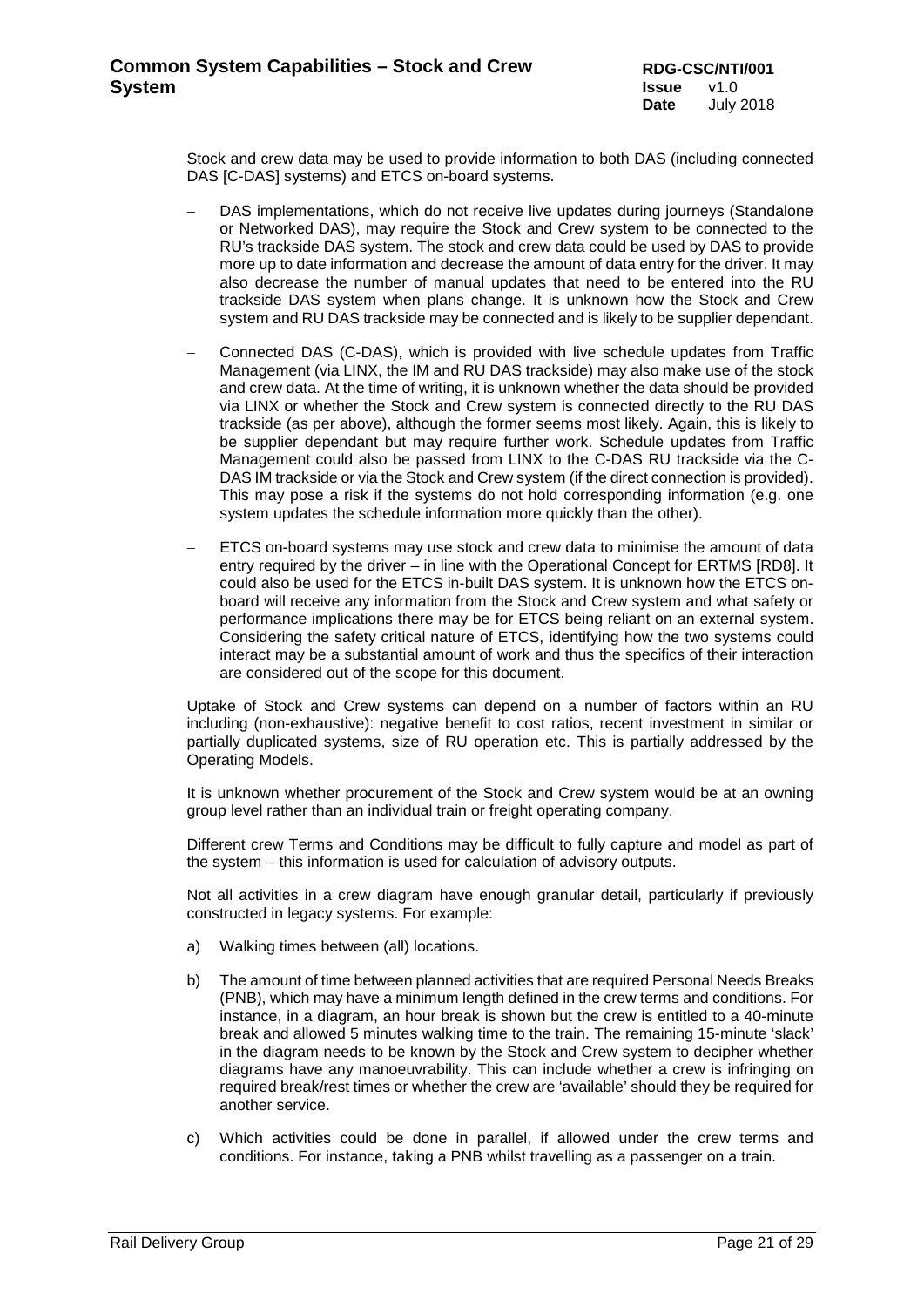- d) Detail of which service the crew member may be travelling as a passenger.
- e) The distance and anticipated time duration of a taxi transfer.

Current industry procedures and data transfers between the RU and IM are reliant on legacy file formats – for instance, the transfer of timetable and schedule data. Allowance need to be made for new file formats or the current standard modernised. This may require defining a new, industry agreed file format based on what the RU can provide and the IM requires. Support must also be given to new or impending standards or information, such as ETCS compliant driver and service IDs.

#### <span id="page-21-0"></span>**5.2 Further Work Identified**

Qualification and quantification of potential benefits of the system will need to be undertaken. Depending on the revenue stream, a detailed benefits assessment may be required at an early stage. This aims to make initial quantifications of potential benefits of the system although this would require some initial funding and resources.

Optimisation of the bandwidth between Stock and Crew systems and Traffic Management will be an important consideration and possible constraint.

New LINX message flows may need to be set up to accommodate new data flows.

Details of how stock and crew data is communicated to and used by ETCS and DAS, including C-DAS, will need to be examined.

Activities that are undertaken as part of a diagram may require more granular detail and may require measurement and agreement with crew representative.

Industry procedures and data transfers between the RU and IM are reliant on legacy file formats - allowances need to be made for new file formats or the current standard modernised. This may require defining a new, industry agreed file format based on what the RU can provide and the IM requires. Support must also be given to new standards or information such as ETCS compliant driver and service IDs, for example.

As part of the ConOps, the following interactions with Traffic Management systems have been identified – each require detailed analysis as to what Traffic Management and Stock and Crew systems will do, what LINX messages will need to be developed and which system makes the decision. It is intended to develop the list below into a full appendix with significantly more information in later versions of the ConOps:

- Are stock and/or crew allocated to a service and can depart?
- Cancelation of service(s).
- Alterations to train schedules to avoid conflict(s).
- − Provide train running forecasts.
- − Check if any stock, crew or route restrictions / conflicts apply, should a service be diverted from its booked route.
- Calculate the impact of non-train running activities to provide better train running predictions (and customer information).
- What are the impacts on subsequent workings and diagrams should a service be altered?
- − Inform Traffic Management when the Stock and Crew system alters a diagram or train service association.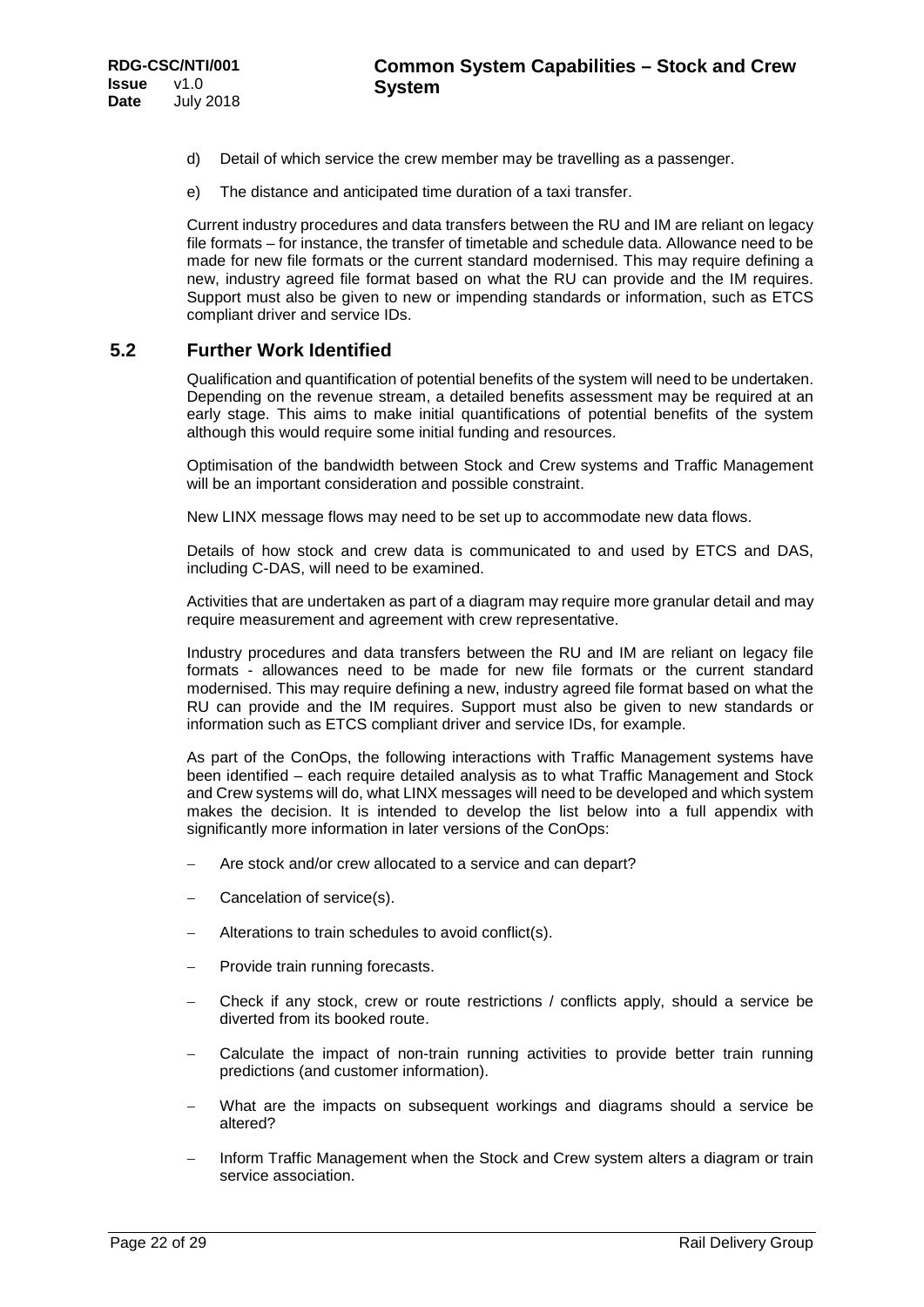#### <span id="page-22-0"></span>**5.3 Work Indirectly Identified**

For the 'Interface' and 'Real-time Management' Operating Models, how the Stock and Crew system interacts with existing RU systems will need to be ascertained.

Development work on the HMI may be required with the supplier to meet the RUs needs.

Communication methods to RU staff (particularly train crew) will need to be carefully considered but will be RU and supplier dependant.

The RU may require IT changes in order to support the system.

The Operational Scenarios in Section 7 of the Concept of Operations require further development, once the exact methodology within the Stock and Crew system is identified.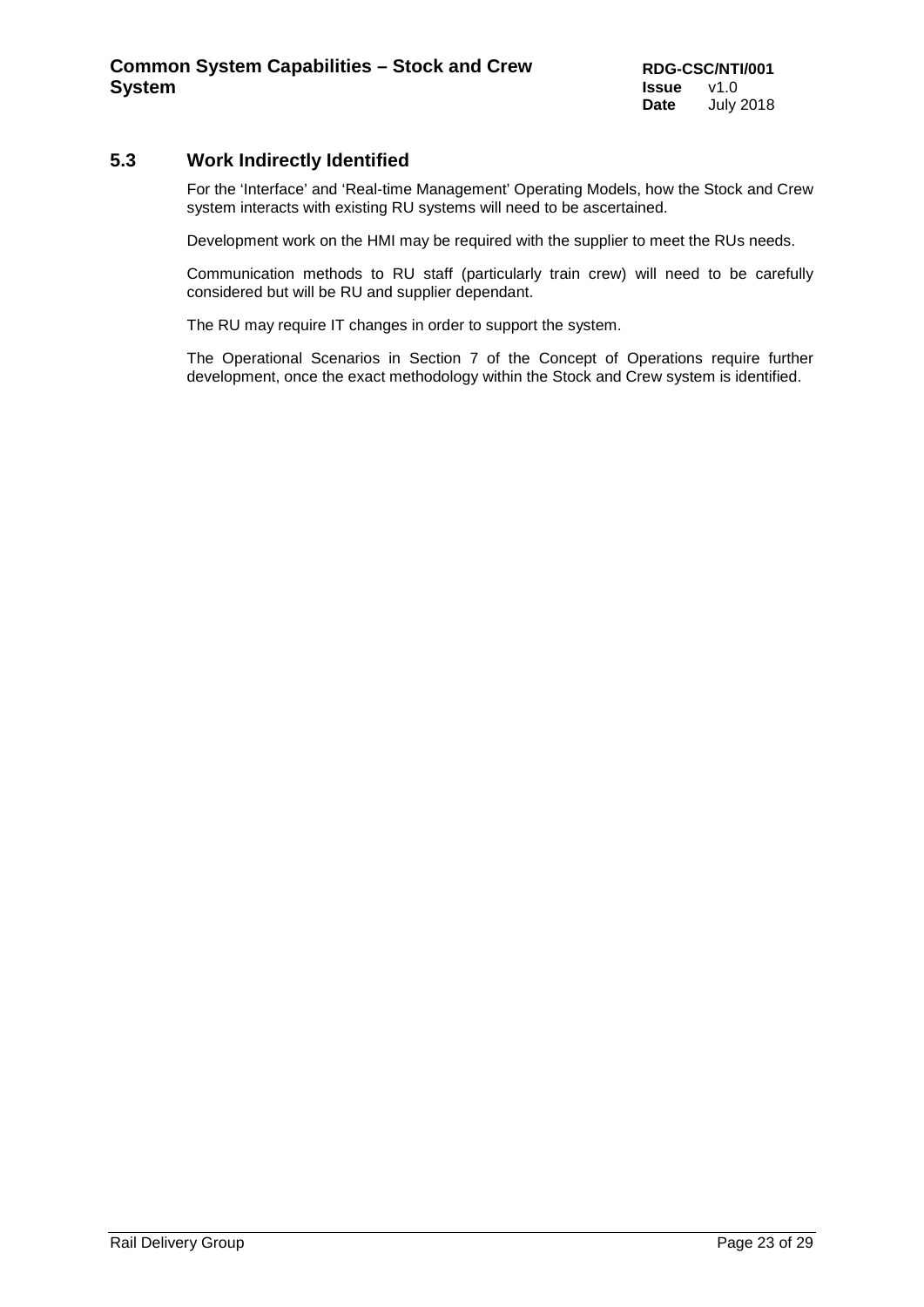## <span id="page-23-0"></span>**PART D: SUPPLEMENTARY INFORMATION**







Page 24 of 29 **Rail Delivery Group Page 24 of 29** Rail Delivery Group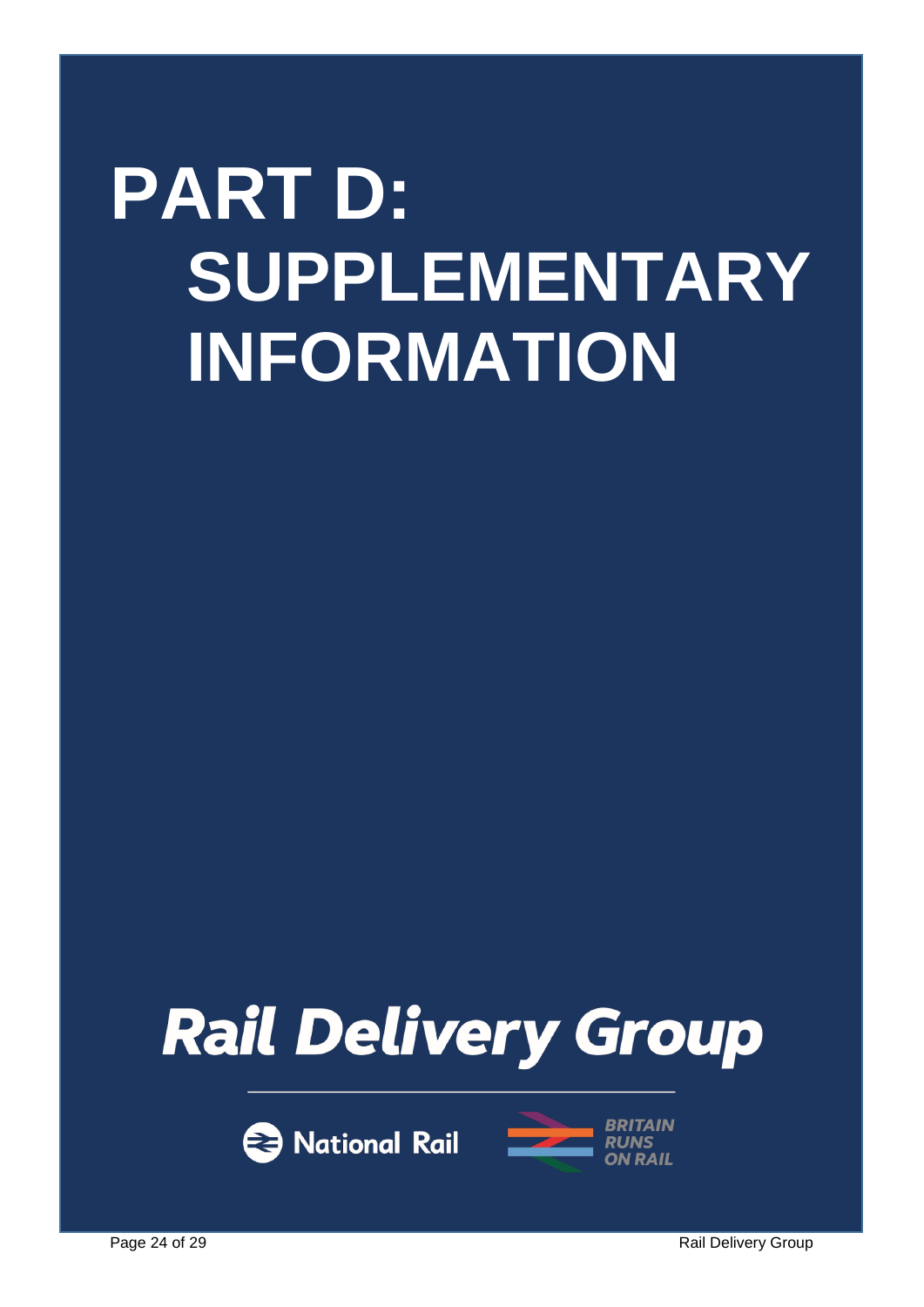## <span id="page-24-0"></span>**6 Definitions and Abbreviations**

#### <span id="page-24-1"></span>**6.1 Definitions**

#### **Advisory**

Recommended but not compulsory.

#### **Allocated Diagram**

Allocated diagrams show the activities currently assigned to a member of crew or piece of rolling stock on the day. It is possible that as part of a allocated diagram, a member of crew or piece of rolling stock may be assigned parts of several planned diagrams over the course of a day. This can happen in times of disruption or to cover additional services, stock faults or crew sickness. See also 'Diagram'.

#### **Applicable Timetable**

The Working Timetable as agreed at 22.00 on the day prior to the day of operation.

#### **Controlled area**

An area controlled by a Traffic Management system.

#### **DARWIN**

Train running information engine, providing real-time arrival and departure predictions, platform numbers, delay estimates, schedule changes and cancellations. It takes feeds directly from every TOC customer information system (CIS), and combines it with train location data provided by the IM. This system is managed by National Rail Enquiries (NRE), part of RDG.

#### **Diagram**

Diagrams are planned activities that a member of crew or piece of rolling stock is anticipated to undertake as part of the working day – all diagrams together should cover all planned services. At this point, a specific crew or piece of rolling stock is not yet identified (although the diagram may stipulate a train class). See also 'Allocated Diagram'.

#### **Driver Advisory System (DAS)**

A system which provides train drivers with advisory information that is informed by the realtime, measured progress of the individual train against (static) Infrastructure Geography, linespeed and schedule data. The system may be connected to an external source which can provide updated schedule information (Connected DAS [C-DAS]).

#### **ETCS Fitted Trains**

A vehicle which is equipped with commissioned and fully functioning on-board ETCS equipment.

#### **ETCS Operating Level**

The level of ETCS functionality within ERTMS.

#### **ETCS Unfitted Train**

A train not equipped with a commissioned ETCS on-board, or a train equipped with an ETCS on-board that is not functional.

#### **European Train Control System (ETCS)**

The train control subset of the ERTMS providing a level of protection against overspeed and overrun, depending upon the capability of the lineside infrastructure.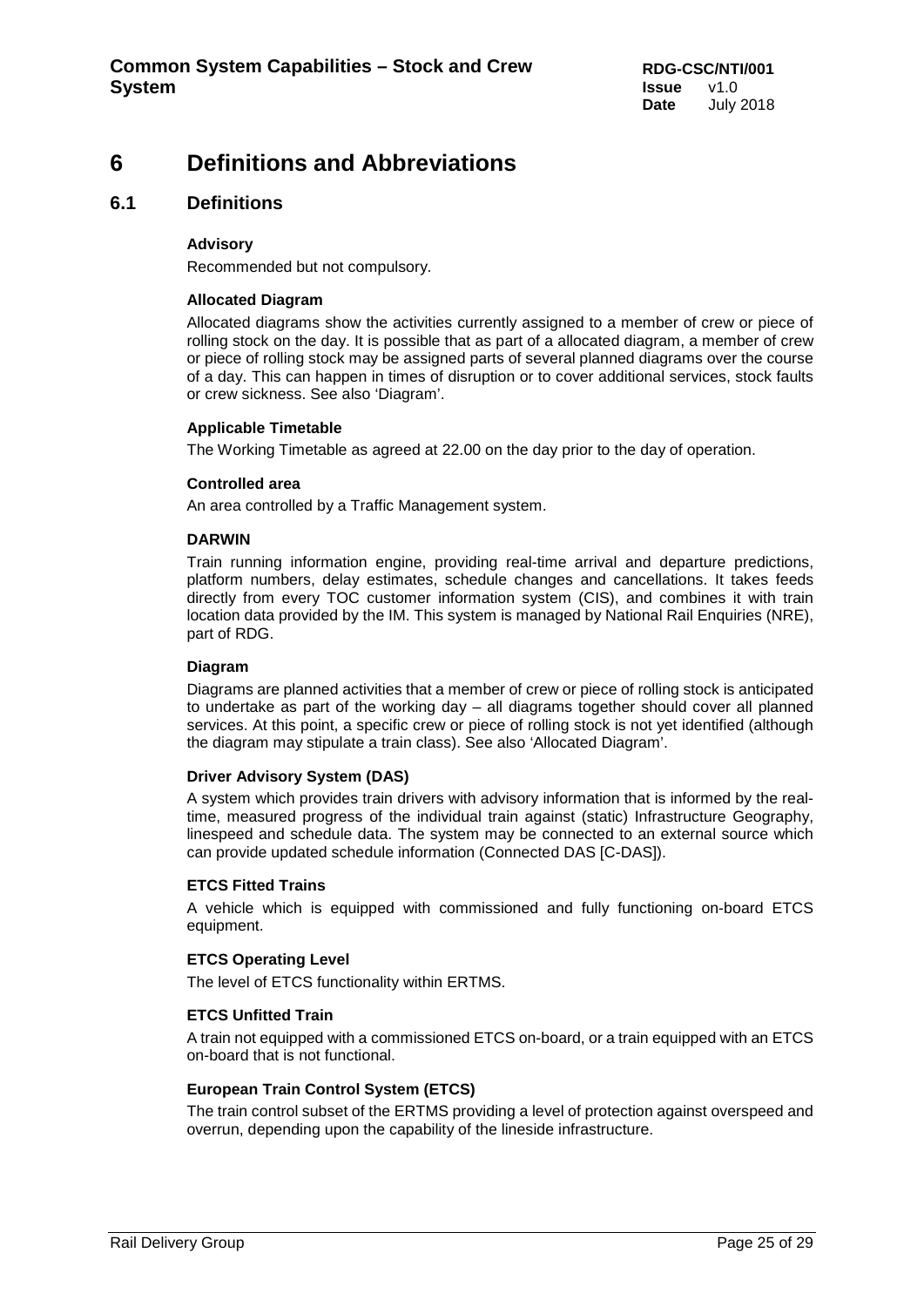#### **Global System for Mobile Communications – Railway (GSM-R)**

GSM-R is an international wireless communications standard for railway communication and applications. A sub-system of ERTMS, it is used for communication between train and railway regulation control centres. It forms an important part of ETCS signalling.

#### **Headcode (Train Reporting Number)**

A headcode (or train reporting number) in Great Britain identifies a particular train service. It consists of: a single-digit number, indicating the class (type) of train, a letter, indicating the destination area and a two-digit number, identifying the individual train or indicating the route (the latter generally for suburban services). The headcode may not be unique in a 24hour period and may even repeat over the same route for different services.

#### **Human Machine Interface (HMI)**

A Human Machine Interface is the user interface that connects an operator to a computer based system. The interface consists of hardware and software that allow user inputs to be translated as signals for machines that, in turn, provide the required result to the user.

#### **Infrastructure Geography**

The data which describes the topography and topology of the network infrastructure. It comprises three parts:

- − Track Geography track centre line, altitude and curvature.
- − Rail Network Model(s) connectivity and navigability, including operational line names.
- − Track Features asset data, including location of points, stations, location markers, e.g. mileposts, tunnels etc., together with other parameters.

It should also include:

- − Linkages (mapping) between Track Geography and Rail Network Model.
- − Linkages (mapping) between timing point locations and track geography / track features.
- Means (based on sequence of track link ID) to support mapping between routing data and track geography.

#### **Journey**

The scheduled movement of a train between two named points, for example, the journey between London Euston and Glasgow Central.

#### **Journey Segment**

That part of the operational route which lies between adjacent timing points.

#### **Linespeed**

The Permissible Speed modified by any applicable Temporary and Emergency Speed Restrictions for a particular train type in the direction of travel.

#### **Network Model**

A description of the track layout which specifies both its connectivity and how it may be traversed, i.e. permissible sequences of track links.

#### **Permissible Speed**

The maximum speed at which any train is allowed to travel on the line at that particular geographic location, normally identified in the sectional appendix.

#### **Plan**

The collective schedule for multiple trains.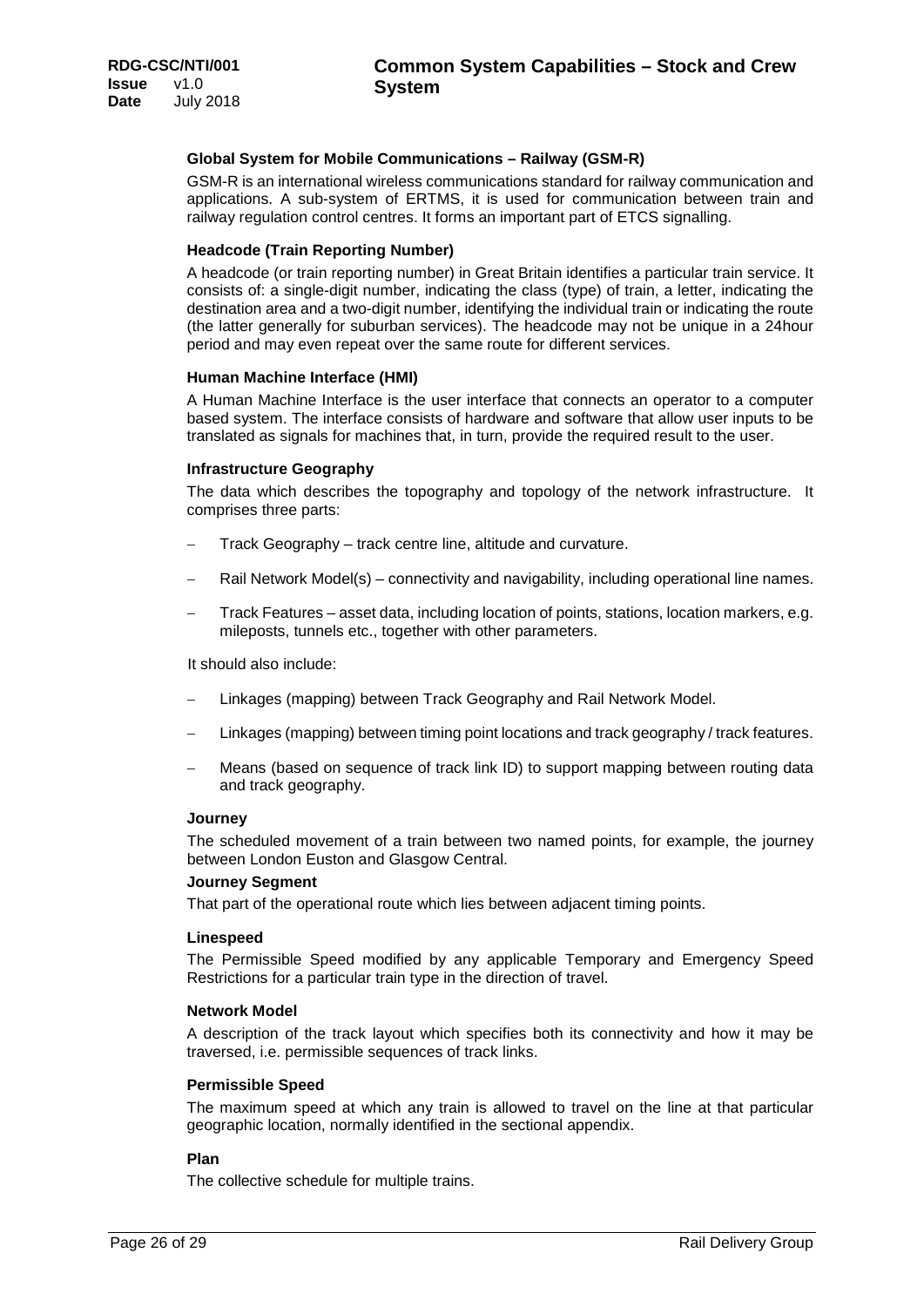#### **Planned schedule**

The part of the Applicable Timetable that applies to a single train service.

#### **Schedule**

The current planned sequence of named locations, corresponding times and path for a single train service. The times specified will be arrival and departure for scheduled stops, and passing times for non-stopping locations. The current schedule may contain the same data as a planned schedule or diagram, or include any number of schedule updates.

#### **Schedule update**

Any change made to the applicable timetable in respect of a particular service so as to accommodate VSTPs, regulate trains and/or recover from perturbation.

#### **Timing Point**

A timing point location in a train's schedule, with an associated time qualified as arrival, departure or passing time.

#### **Total Operations Processing System (TOPS)**

Used for management and control of vehicles and locomotives, providing time information about location, loading, consignment, condition, etc. of freight vehicles.

#### **Traffic Management**

Operational control and information management systems. The train service delivery can be continuously planned with systems allowing prediction of conflicts and real-time timetabling and re-planning as required. This can be directly linked to the automatic setting of routes as part of the signalling system, depending on the type of system implementation.

#### **Train Describer (TD)**

A data feed providing details on train positions and their reporting number. Outside of Traffic Management areas, this system could be used to monitor train locations.

#### **Train Describer via Internet (TD.net)**

A "publish and subscribe" architecture designed to enable the publication of train-related data. The data includes: train describer (as above), TRUST movement data, Very Short Term Plan (VSTP) schedules, temporary speed restriction data and TRUST incident and delay messages.

#### **Train Running Systems TOPS (TRUST)**

Collects information about all train movements and compares this to actual times to those planned in the timetable. The actual train movement events can be both automatically and manually recorded. The historic records of train journeys and delays can be amended for up to one week after the trains run.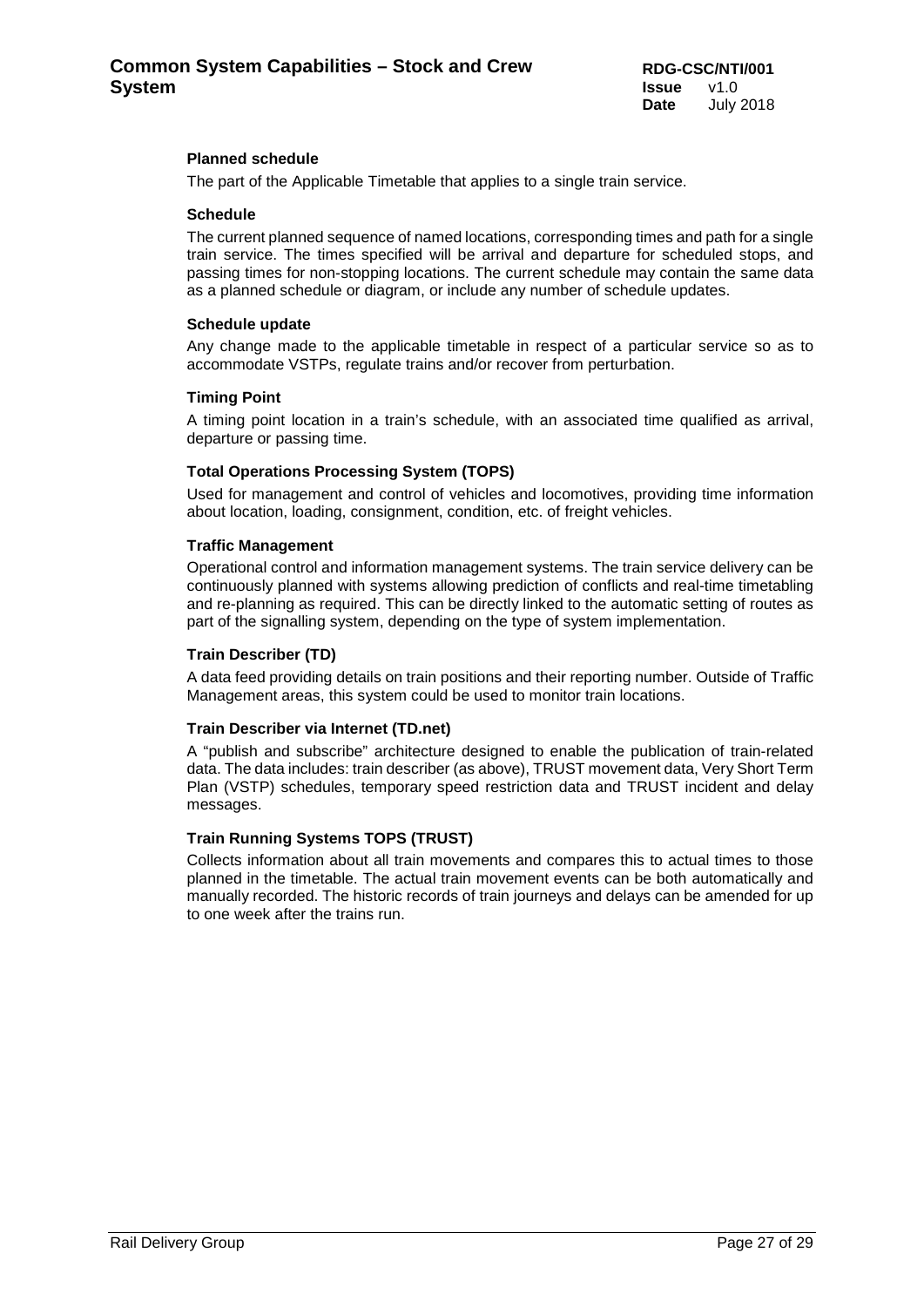### <span id="page-27-0"></span>**6.2 Abbreviations**

| ATO          | <b>Automatic Train Operation</b>                  |
|--------------|---------------------------------------------------|
| C-DAS        | <b>Connected Driver Advisory System</b>           |
| <b>CIS</b>   | <b>Customer Information System</b>                |
| ConOps       | <b>Concept of Operations</b>                      |
| <b>DAS</b>   | <b>Driver Advisory System</b>                     |
| DfT          | Department for Transport                          |
| DRP          | Digital Railway Programme                         |
| ECI          | <b>Early Contractor Involvement</b>               |
| <b>ERTMS</b> | European Railway Traffic Management System        |
| <b>ETCS</b>  | European Train Control System                     |
| <b>FOC</b>   | <b>Freight Operating Company</b>                  |
| GB           | <b>Great Britain</b>                              |
| GSM-R        | Global System for Mobile Communications - Railway |
| HMI          | Human Machine Interface                           |
| <b>IECC</b>  | <b>Integrated Electronic Control Centre</b>       |
| IМ           | Infrastructure Manager                            |
| <b>IMS</b>   | Incident Management System                        |
| <b>ITPS</b>  | Integrated Train Planning System                  |
| <b>LINX</b>  | Layered Information Exchange                      |
| LTP          | Long-term Plan                                    |
| ORR          | Office of Rail and Road                           |
| <b>PNB</b>   | <b>Personal Needs Break</b>                       |
| <b>RDG</b>   | Rail Delivery Group                               |
| RSSB         | Rail Safety and Standards Board                   |
| RoSCo        | <b>Rolling Stock Company</b>                      |
| RU           | Railway Undertaking                               |
| STP          | <b>Short Term Planning</b>                        |
| TD           | Train Describer                                   |
| TD.NET       | Train Data via Internet                           |
| <b>TOC</b>   | <b>Train Operating Company</b>                    |
| <b>TOPS</b>  | <b>Total Operations Processing System</b>         |
| TRUST        | <b>Train Running Systems TOPS</b>                 |
| TSI          | <b>Train Service Information</b>                  |
| <b>VSTP</b>  | Very Short-Term Planning                          |